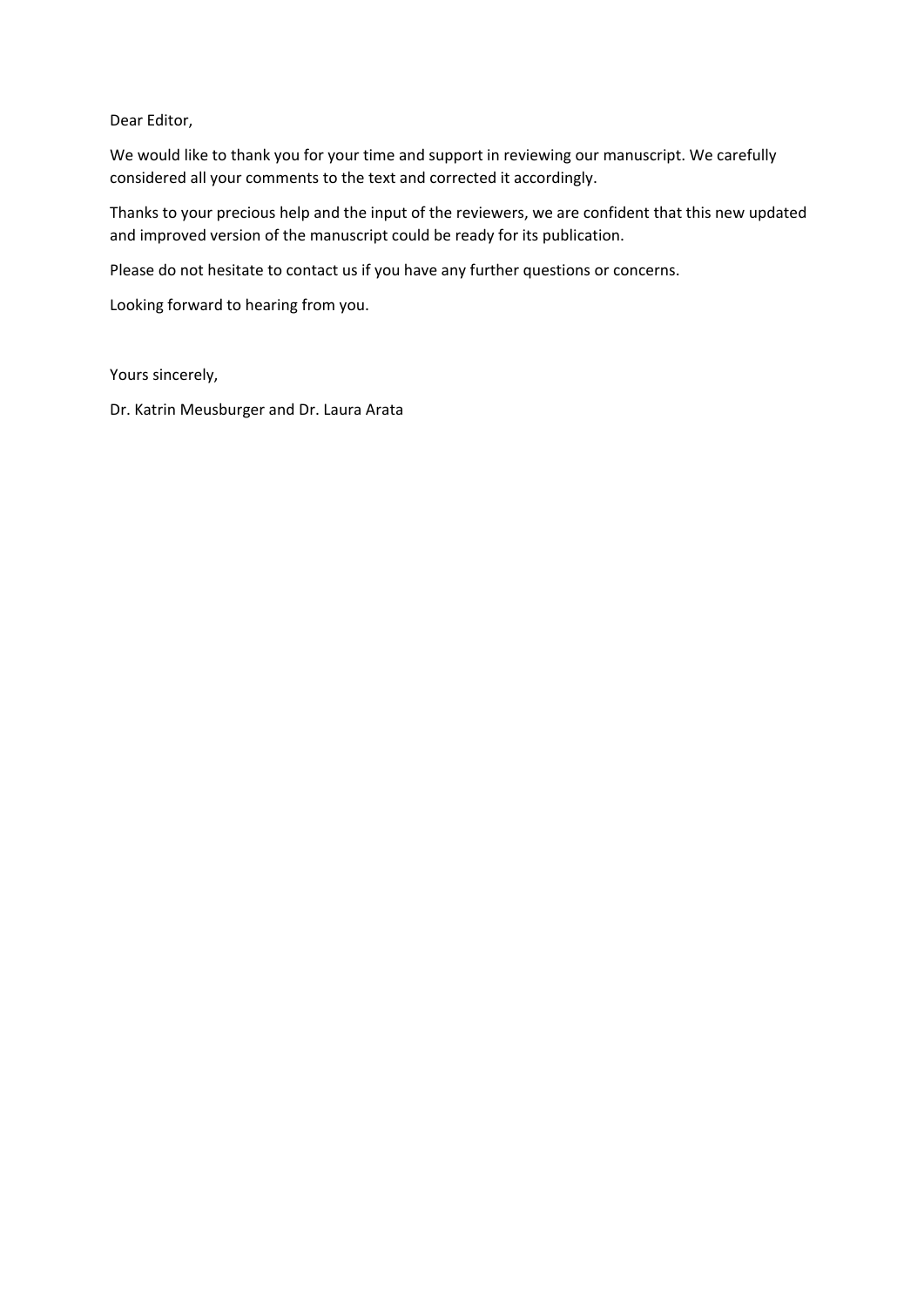# **Decision support for the selection of reference sites using 137Cs as a soil erosion tracer**

Laura Arata<sup>1</sup>, Katrin Meusburger<sup>1\*</sup>, Alexandra Bürge<sup>1</sup>, Markus Zehringer<sup>2</sup>, Michael E. Ketterer<sup>3</sup>, 22 Formatted: German (Switzerland) 5 Lionel Mabit<sup>4</sup> and Christine Alewell<sup>1</sup>

<sup>1</sup> Institute of Environmental Geosciences, Department of Environmental Sciences, University of Basel, Switzerland <sup>2</sup> State Laboratory Basel-City, Basel, Switzerland <sup>3</sup> Chemistry Department, Metropolitan State University of Denver, Colorado, USA

10 <sup>4</sup> Soil and Water Management & Crop Nutrition Laboratory, FAO/IAEA Agriculture & Biotechnology Laboratory, Austria. *Correspondence to*: Katrin Meusburger (katrin.meusburger@unibas.ch)

Abstract. The classical approach to use <sup>137</sup>Cs as soil erosion tracer is based on the comparison between stable reference sites and sites affected by soil redistribution processes, and enables to derive soil erosion and deposition rates. The method is associated with potentially large sources of uncertainty with major parts of this uncertainty being associated with the

- 15 selection of the reference sites. We propose a decision support tool to Check the Suitability of reference Sites (CheSS). Commonly the variation among 137Cs inventories of spatial replicate reference samples are taken as sole criteria to decide on the suitability of a reference inventory. Here we propose an extension of this procedure using a repeated sampling approach, where the reference sites are resampled after a certain time period. Suitable reference sites are expected to present no significant temporal variation in their decay-corrected <sup>137</sup>Cs depth profiles. Possible causes of variation are assessed by a
- 20 decision tree. More specifically, the decision tree tests for (i) uncertainty connected to small scale variability of  $137$ Cs due to its heterogeneous initial fallout (such as in areas affected by the Chernobyl fallout), (ii) signs of erosion/deposition processes, (iii) artefacts due to the collection, preparation and measurement of the samples and (iv) finally, if none of the above can be assigned, this variation might be attributed to "turbation" processes (e.g. bioturbation, cryoturbation and mechanical turbation such as avalanches or rock falls). CheSS was applied in a case study site in a Swiss alpine valleyCheSS
- 25 was exemplarily applied in one Swiss alpine valley, where the apparent temporal variability-was -questioning the suitability of selected reference sites. In general we suggest the application of CheSS to implement first steps towards a comprehensible approach to test for the suitability of reference sites.

Keywords: FRN, fallout radionuclides, soil degradation,  $^{210}Pb_{ex}$ ,  $^{239+240}Pu$ , comparability of gamma spectrometers, Cesium-30 137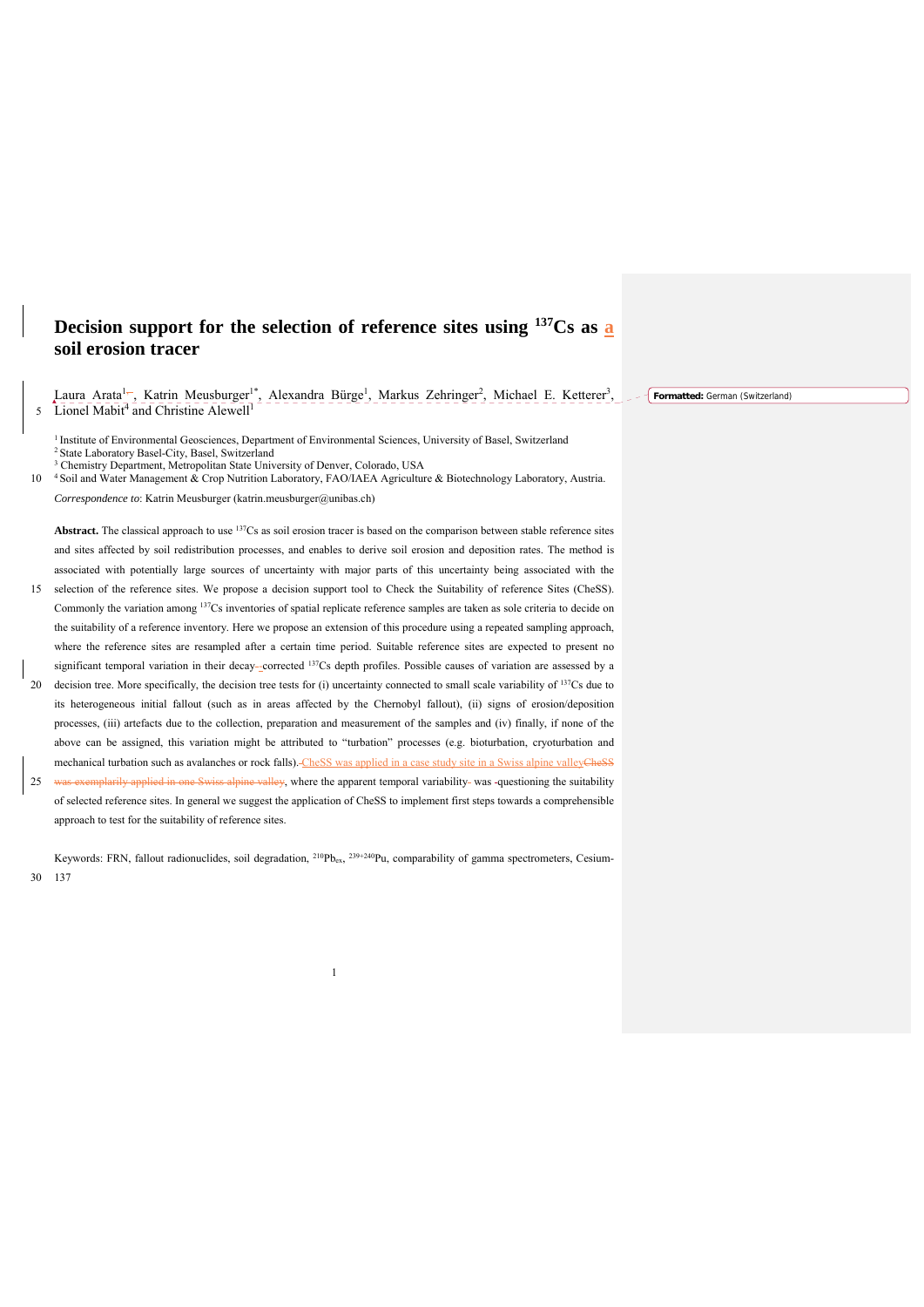### **1 Introduction**

Soil erosion is a global threat (Lal, 2003). Recent estimated erosion rates range from low rates of  $0.001-2$  t ha<sup>-1</sup> yr<sup>-1</sup> on flat relatively undisturbed lands (Patric, 2002) to high rates under intensive agricultural use of  $> 50$  t ha<sup>-1</sup> yr<sup>-1</sup>. In mountainous regions, rates ranging from 1–30 t ha-1 yr-1 have been reported (e.g. Descroix et al. 2003, Frankenberg et al. 1995, Konz et 35 al., 2012) where they often exceed the natural process of soil formation (Alewell et al., 2015). The use of the artificial

- radionuclide <sup>137</sup>Cs as a soil erosion tracer has been increasing during the last decades, and the method has been applied all over the world with success (e.g. Mabit et al., 2013; Zapata, 2002). The use of <sup>137</sup>Cs as soil erosion tracer allows an integrated temporal estimate of the total net soil redistribution rate per year since the time of the main fallout, including all erosion processes by water, wind and snow during summer and winter seasons (Meusburger et al., 2014).
- $137Cs$  was released in into the atmosphere during nuclear bomb tests and as a consequence of nuclear power plant (NPP) accidents such as Chernobyl in April 1986. It reached the land surface by dry and wet fallouts and once deposited on the ground, it is strongly bound to fine particles at the soil surface. Due to its low vertical migration rates, it moves predominantly in association with fine soil particles through physical processes, and provides an effective track of soil and sediment redistribution processes (Mabit et al, 2008). The traditional approach in using the 137Cs method is based on the
- 45 comparison between the inventory (total radionuclide activity per unit area) at a given sampling site and that of a so-called reference site, located in a flat and undisturbed/stable area. The method indicates the occurrence of erosion processes at sites with lower <sup>137</sup>Cs inventory as compared to the reference site, and sediment deposition processes at sites with a greater <sup>137</sup>Cs inventory (Figure 1, A). Specific mathematical conversion models allow then to derive from the latter comparison quantitative estimates of soil erosion and deposition rates (IAEA, 2014).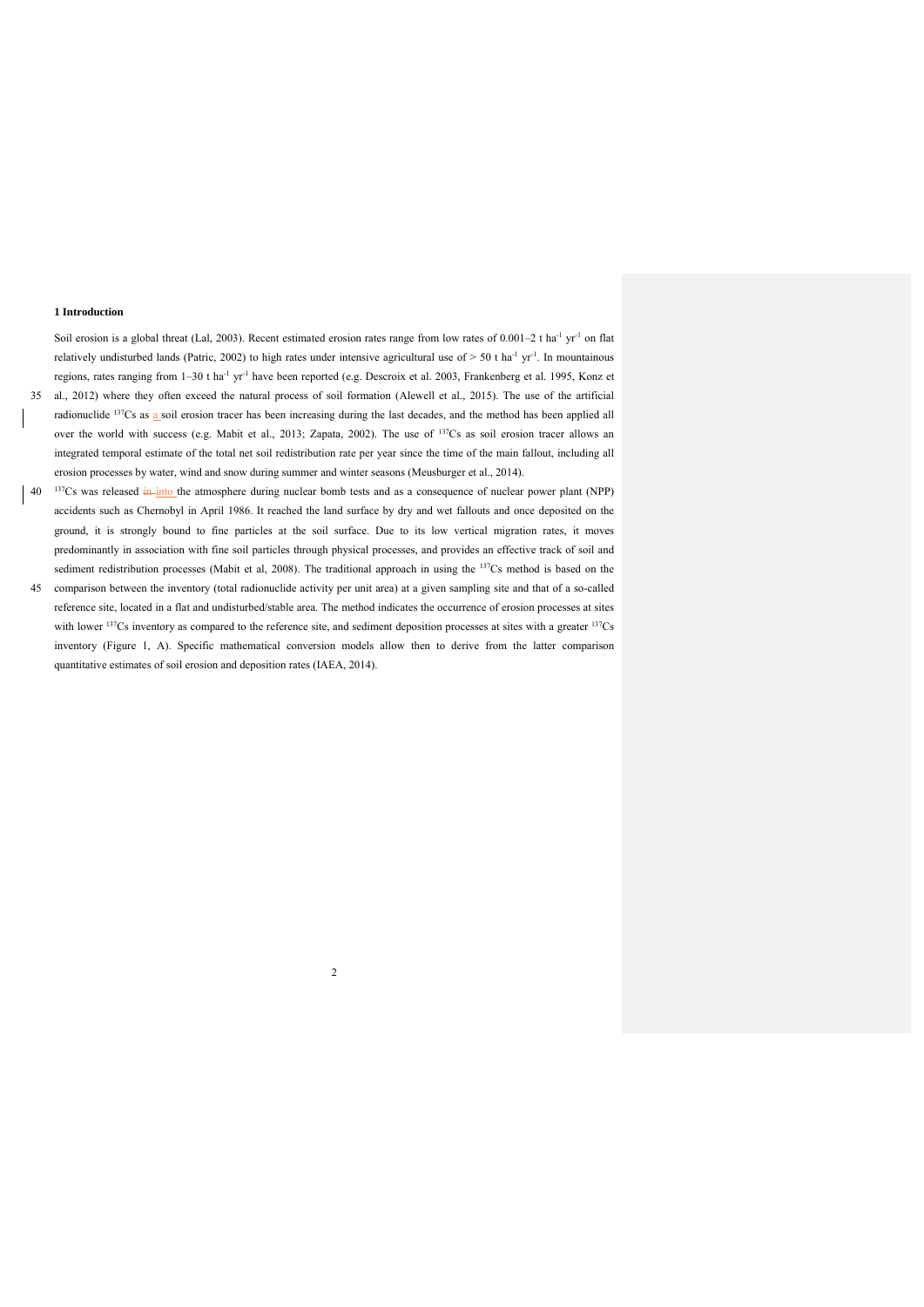

<sup>50</sup> 

**Figure 1: Concept of the fallout radionuclide (FRN) traditional method, in which the FRN content of a reference site located in a flat and undisturbed area (R) is compared to the FRN content of disturbed sites (E and D). If the FRN at the site under investigation is lower than at the reference site, the site has experienced erosion processes (E), while if the FRN content is greater than at the reference site, the site has experienced deposition processes (D).** 

55 The efficacy of the method relies on an accurate selection of representative reference sites (Mabit et al., 2008; Owens and Walling, 1996, Sutherland, 1996). The measured total <sup>137</sup>Cs inventory at the reference sites represents the baseline fallout (i.e. reference inventory), a fundamental parameter for the qualitative and quantitative assessment of soil redistribution rates (Loughran et al., 2002). It is used for the comparison with the total  $137Cs$  inventories of the sampling sites, and it therefore determines if and how strongly a site is eroding or accumulating sediments. Moreover, the depth profile of the 137Cs 60 distribution in the soil at the reference site plays a very important role, as the shape of this profile is used in the conversion models to convert changes in  $137Cs$  inventory changes  $\frac{1}{10}$  quantitative estimates of soil erosion rates (Walling et al., 2002). Recent studies demonstrated the sensitivity of conversion models to uncertainties or even biases in the reference

inventory (e.g. Arata et al., 2016; Iurian et al., 2014; Kirchner, 2013).

A close proximity of a reference site to the area under investigation is required to meet the assumption that both experienced 65 similar initial fallout. The latter is particularly important if the study area was strongly affected by Chernobyl fallout, which is, besides global fallout from nuclear weapons testing, the major input of 137Cs in many regions of Europe. Because of different geographical situations and meteorological conditions at the time of passage of the radioactive cloud, the contamination associated with Chernobyl fallout was very heterogeneousinhomogeneous (Chawla et al., 2010, Alewell et al., 2014). Therefore, in some areas a significant small scale variability of 137Cs distribution may be expected and, as already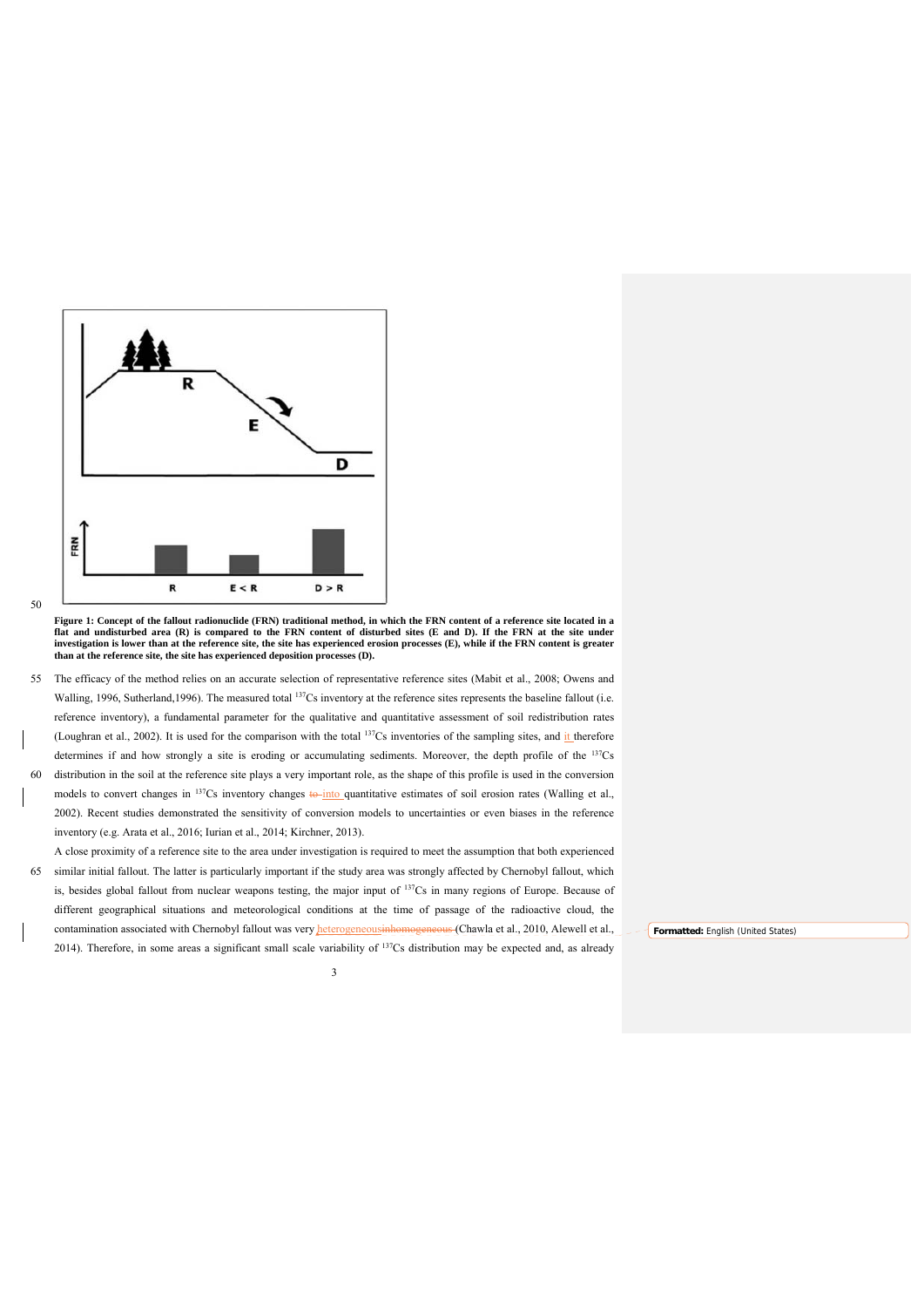- 70 pointed out by Lettner et al. (1999) and Owens and Walling (1996), might impede the comparison between reference and sampling sites. To consider adequately the spatial variability of the FRN fallout, multiple reference sites should be selected and the variability within the sites properly tackled (Kirchner, 2013, Mabit et al., 2013, Pennock and Appleby, 2002). In addition, the reference site should not have experienced any soil erosion or deposition processes since the main <sup>137</sup>Cs fallout (which generally requires that it was under continuous vegetation cover such as perennial grass). Different forms of
- 75 turbation, including animal-, anthropogenic- and cryoturbation or snow processes may also affect the <sup>137</sup>Cs soil depth distribution at the reference site. Finally, the collection of the samples, the preparation process and the gamma analysis might introduce a certain level of uncertainty, which should be carefully considered. For instance, Lettner et al. (1999) estimated that the preparation and measuring processes contribute 12.2% to the overall variability of the reference inventory. Guidance in form of independent indicators (e.g. stable isotopes as suggested by Meusburger et al., 2013) for the suitability of
- 80 reference sites might help to assist with the selection of reference these sites. All in all the suitability or unsuitability of references site is crucial, maybe even the most crucial step, in all FRN based erosion assessments. The general suitability of <sup>137</sup>Cs based erosion assessment has been recently discussed very controversially (Parsons and Forster 2011, 2013; Mabit et al., 2013). We would like to propose that the FRN community needs to agree on general concepts and sampling strategies to test the suitability of reference sites in order to improve the
- method as well as increase the confidenceestablish trust in this useful erosion assessment method. Up toUntil now, the variability among spatial replicate samples at reference sites are commonly the sole criteria to decide on the suitability of a reference value. We propose an extended method to Check the Suitability of reference Sites (CheSS) using a repeated sampling strategy and, as such, an assessment of the temporal variability of reference sites. The suitability of reference sites for an accurate application of 137Cs as soil erosion tracer is tested at Urseren Valley (Canton Uri, Swiss Central Alps).

# 90 **2 CheSS (Check the Suitability of reference Sites): a concept to assess the suitability of reference sites for application of 137Cs as soil erosion tracer**

# **2.1 Repeated sampling strategy and calculation of inventories**

The time period for the repeated sampling of reference sites needed for the application of  $137Cs$  as soil erosion tracer will be site<sub>-</sub> and case-specific and depends on the initial small scale spatial variability and the depth distribution of the reference 95 inventory. The time span should be of sufficient length to cause an inventory change that it larger than the uncertainty related to the inventory assessment  $e.g.$  larger( $e.g. \ge 35\%$ ). In our study site being effected by anthropogenic disturbance and snow erosion of several mm per winter already 2 years can be considered sufficient (Meusburger et al., 2014). Several spatial repetitions following the suggestion of Sutherland et al. (1996) are necessary and should be analysed separately to investigate the small scale variability of <sup>137</sup>Cs in the area. As we detected measurement differences between different 100 detectors (see belowsection 3.4), all samples should ideally be measured for  $137Cs$  activity using the same analytical

4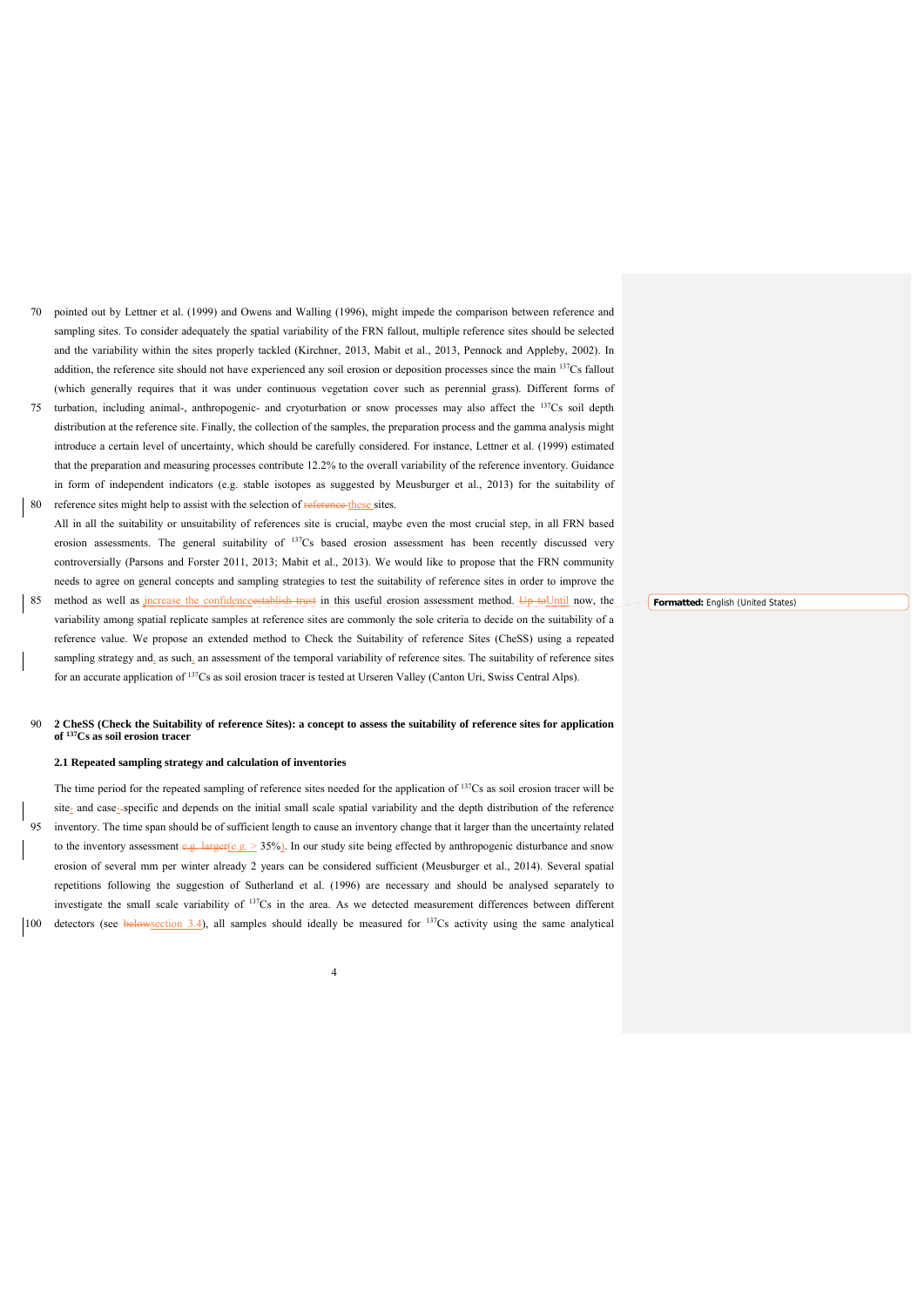facilities. Finally, <sup>137</sup>Cs activity needs to be decay--corrected to the same date (either the period of the first sampling campaign or the second one), considering the half-life of <sup>137</sup>Cs (30.17 years).

The decay-corrected <sup>137</sup>Cs activities (*act*, Bq kg<sup>-1</sup>), of each soil layer of the depth profile are converted into inventories (*inv*, Bq  $m^{-2}$ ) with the following equation:

 $\ln 105$   $\ln v = act \times xm$  (1)

where *xm* is the measured mass depth of fine soil material (<2 mm fraction) (kg m<sup>-2</sup>) of the respective cach soil sample. The depth profile of each reference site is then displayed as inventory (Bq m<sup>-2</sup>) against the depth of each layer (cm). The repeated-sampling inventory change (*Invchange*) can then be defined as:

$$
Inv_{change} = \frac{Inv_{to} - Inv_{t1}}{Inv_{to}} \times 100
$$
\n<sup>(2)</sup>

110 where  $t_0$  and  $t_1$  are the dates of the first and the second sampling campaigns respectively,  $Inv_{t1}$  is the <sup>137</sup>Cs inventory (Bq m<sup>-2</sup>) at  $t_1$ , and  $Inv_{i0}$  is the <sup>137</sup>Cs inventory at *t0*. Positive values of  $Inv_{change}$  indicate erosion, whereas negative values stand forcorrespond to deposition.

# **2.2 A decision tree to assess the suitability of reference sites**

We evaluated the suitability of the reference sites by analyzing in addition to the spatial variability the temporal

115 variationboth the spatial and the temporal variability of the  $137$ Cs inventory. Given the assumption that no additional deposition of 137Cs occurred at the sites during the investigated time window (which is valid worldwide except for the areas affected by the Fukushima-Daiichi fallout, Winiarek et al., 2014, Oh et al., 2014), any temporal variation of the <sup>137</sup>Cs content should be attributable to different forms of soil disturbance or to artefacts in the preparation/measurement of the samples. The potential causes of the spatial and temporal variation in the <sup>137</sup>Cs total inventories and depth profiles are examined 120 through a decision tree which includes three main nodes (Figure 2).

### **Node 1: Spatial variation of FRN total inventory**

Firstly, the spatial variation of the  $137Cs$  total inventory at each reference site is tested. Ideally, several replicates have been collected. If the coefficient of variation (CV) exceeds 35% as suggested by Sutherland (1996), this could be a sign of unsuitability of the reference site, but although it leaves the possibility of i) increasing sampling numbers, ii) analysing the 125 causes for the spatial variation (see CheSS A to D) and iii) moving to node 2 and 3 in CheSS.

### **Node 2: Variation of the 137Cs depth profile**

Secondly, it is tested whether there is a significant variation between the  $137Cs$  depth profiles measured as spatial or temporal (in *t0* and *t1*) replicates. In theory, at a stable site, the shape of the depth profile should not change between replicates.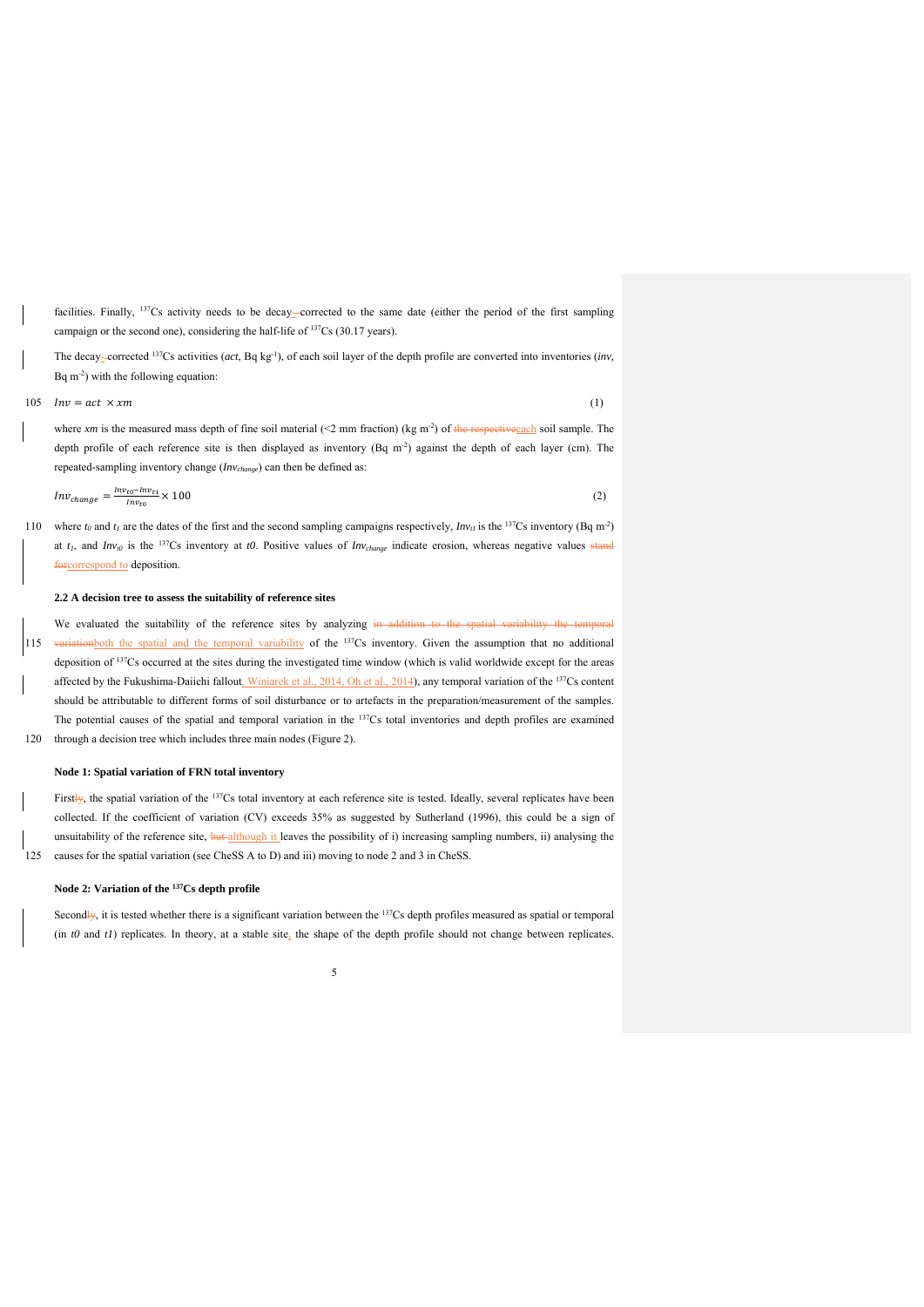Consequently, a regression between the FRN activity depth profiles collected as spatial or temporal replicates should follow 130 a 1:1 line and the variability should lie within the range of the observed spatial uncertainty (node 1). A deviation of the linear regression coefficient from the 1:1 line in combination with high residues and low  $R^2$  values (<0.5  $R^2$ ) indicates an immediate and significant change of the profile, which is typically caused by anthropogenic disturbance. For the FRN application at ploughed sites, the reference site might still be considered appropriate if the total inventory is not affected, because conversion models used for ploughed sites are less sensitive to the shape of the FRN depth distribution. For

135 unploughed soils, again the analysis of the other causes (see the causes labelled A to D in Figure 2) $\ddot{A}$  to  $\ddot{D}$  might help to understand identify the causes for thesources of this variability. Alternative options would be to take temporal replicates to evaluate the stability and thus suitability of the reference site (node 3).

# **Node 3: Temporal variation of FRN total inventory**

If the CV of all replicates taken in t0 and t1 is <35%, the reference site might be used for the FRN method. The longer the 140 time period between the first and second sampling is the more reliable the yielded assessments will be. Further a suitable test for significant differences should confirm or reject the hypothesis of <sup>137</sup>Cs total inventory stability over time. If the potential causes for variation (A to D) do not apply, the site is not suitable for the traditional FRN approach. Still a repeated sampling approach could be used to assess soil redistribution rates based on FRN methods (Porto et al., 2014; Kachanoski & de Jong, 1984).

6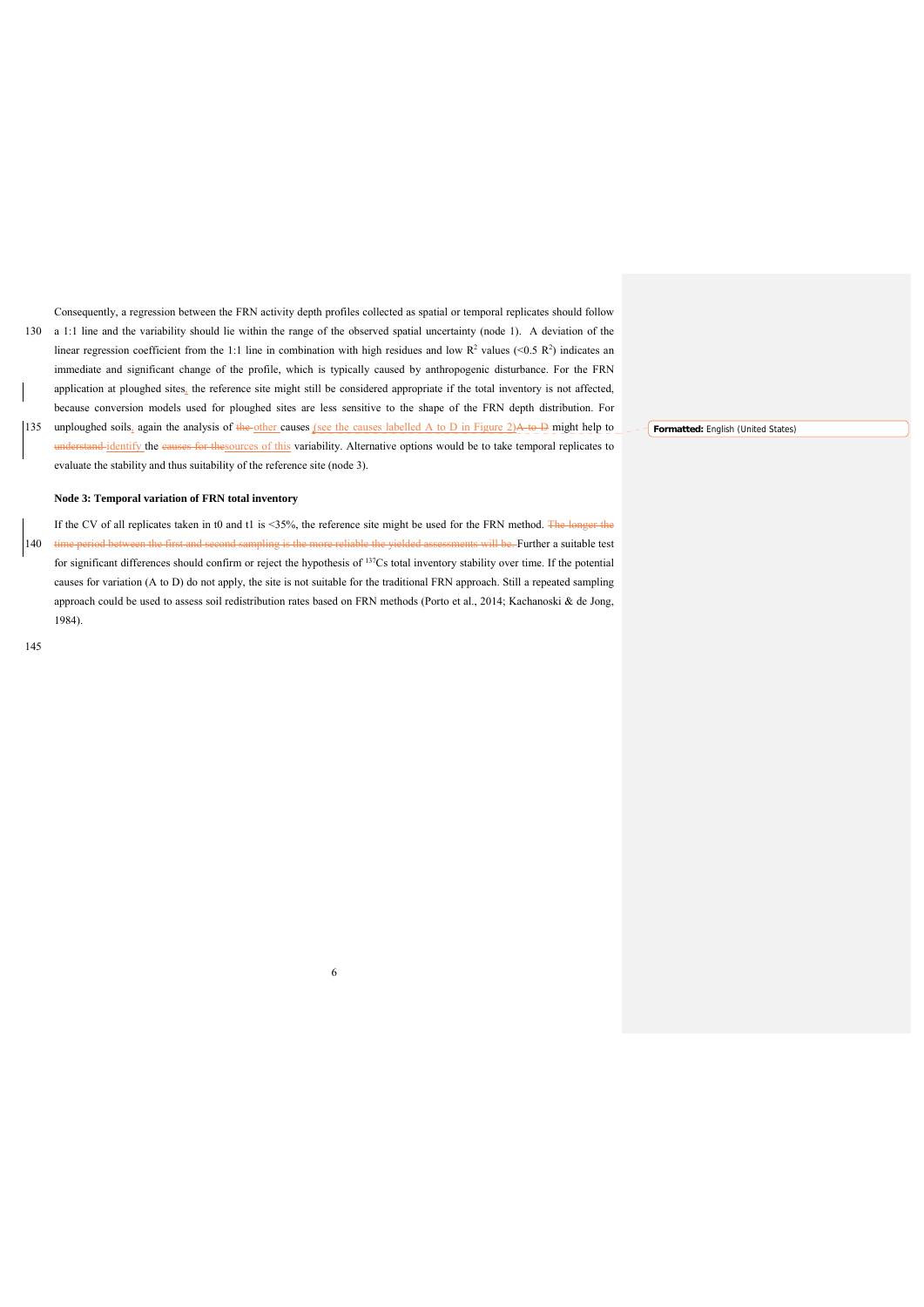

Figure 2: The CheSS decision tree to evaluate the suitability of a reference site for using <sup>137</sup>Cs as a soil erosion tracer.

# **A: Signs of disturbance associated with erosion and deposition processes**

A variation in the 137Cs depth profile may have been caused by soil movement processes affecting the site (Figure 2, A). If 150 the site experienced a loss of soil due to erosion, we expect to observe a removal of the top soil layers of the profile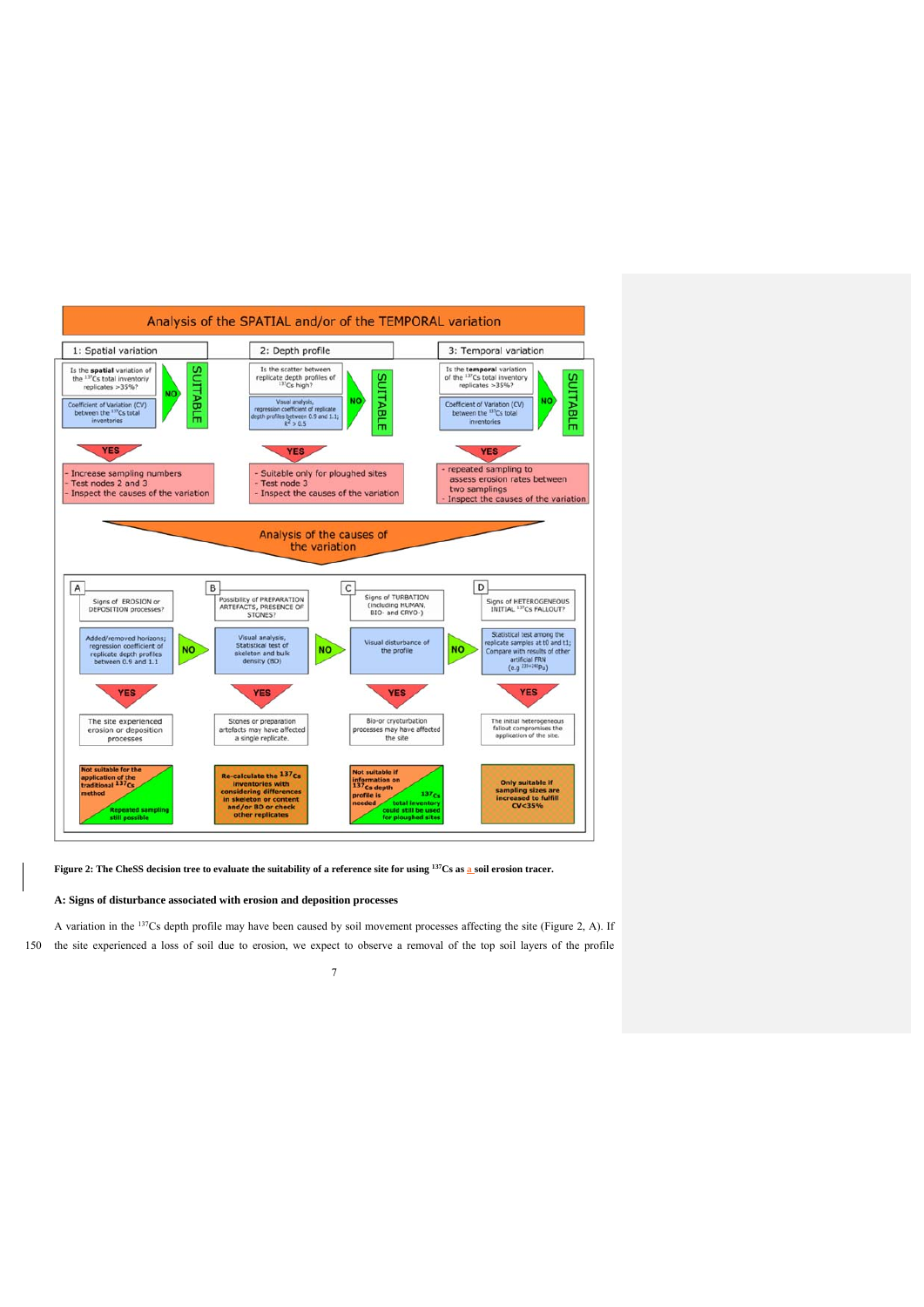measured for instance during the second sampling campaign (Figure 3, red values below the reference profile). Further, the regression coefficient of the reference site that was affected by erosion will tend to be <0.9 when plotted against a suitable reference profile or (for node 3) the reference profile before the disturbance (Figure 3). In case of deposition, a sedimentation layer should be found on the top of the reference depth profile, assuming that no ploughing operations affected the site 155 (Figure 3, red values above the reference profile). In this case, the regression coefficient will be >1.1. Information on the depth distribution of another FRN might provide additional reliable confirmation. If redistribution processes are confirmed,

the site is not suitable as a reference site and other location or a repeated FRN sampling approach to estimate erosion rates between the two sampling campaign should be considered (Kachanoski & de Jong, 1984).



160 **Figure 3: Signs of sheet erosion (A) and deposition (B) on a depth profile of a hypothetical reference site.** 

#### **B: Sampling or preparation artefacts**

One very common artefact which might bias the comparison between the samples collected at different sites or at *t0* and *t1* is the difference in the skeleton content (the percentage of soil fractions > 2mm) (Figure 2, B). The presence of stones might create preferential pathways for waterdetermine pass ways of water as well as for very fine particles and solutes in through 165 the soil and thus influences the accumulation/migration of  $137Cs$  through the soil layers. As  $137Cs$  reaches the soil by the fallout from the atmosphere, the common shape of the <sup>137</sup>Cs distribution along the undisturbed depth profile can be described

8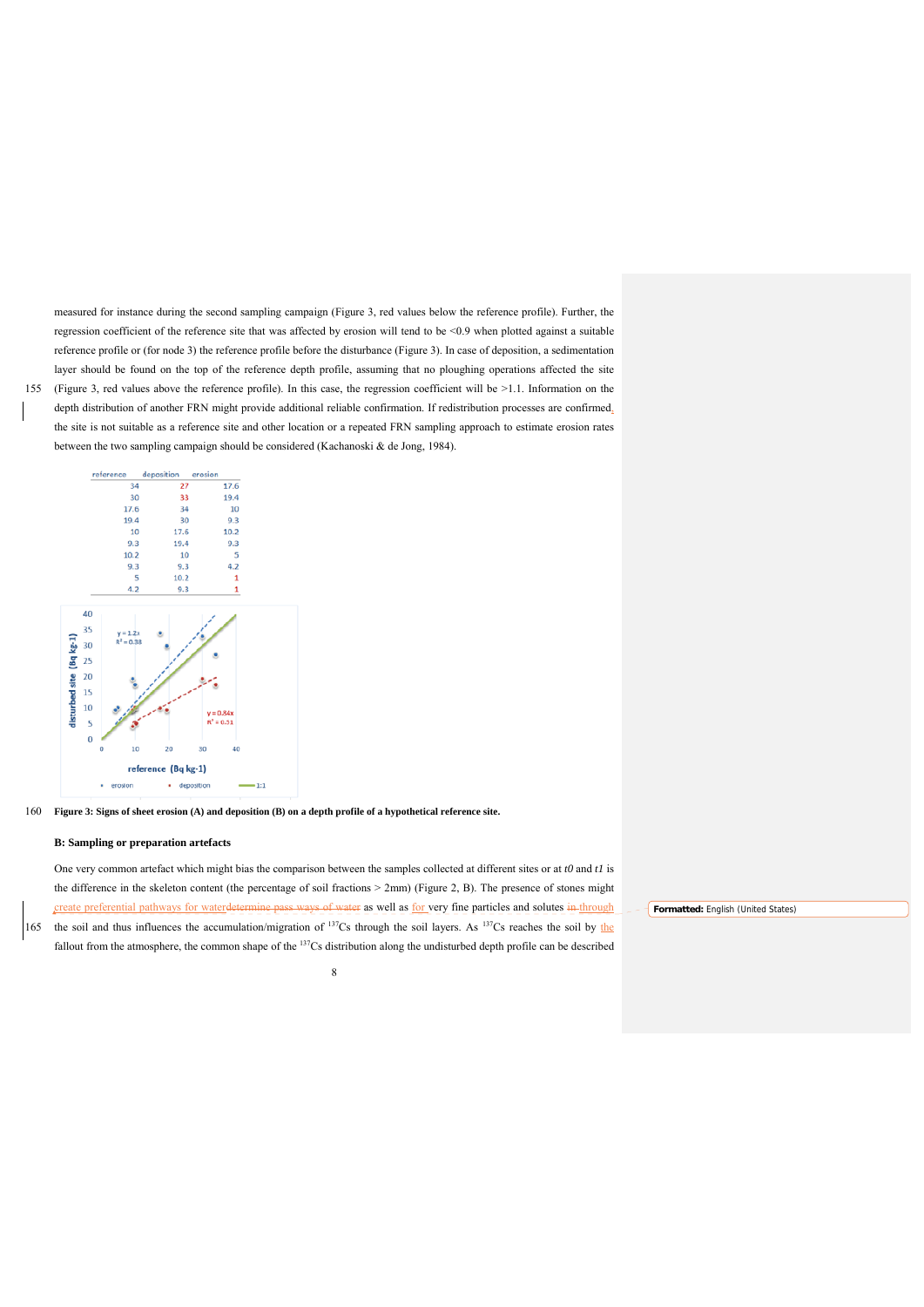by an exponential function, with the highest 137Cs concentrations located in the uppermost soil layers (Mabit *et al.*, 2008; Walling *et al.*, 2002). This is particularly the case for soils with low skeleton content (Figure 4, A) since the presence of stones may affect 137Cs depth distribution either through (i) impeding the 137Cs downward migration (137Cs activity could 170 then be concentrated in the layer above the stone (Figure 4, B) or (ii) creating macro- and micro-pores favouring  $137Cs$ associated with fine particles to "migrate" to deeper layers (Figure 4, C) or causing lateral movement, which will induce a lower <sup>137</sup>Cs content in our samples.



**Figure 4: Possible influence of stones on the FRN depth distribution.** 

- 175 As such, thea spatial or of a temporal variation in the depth profile within the soil samples might be caused by a different skeleton content and/or by a different bulk densities among the samples seemingly spatial or temporal variation in the depth profile might indeed be a spatial variation induced by differences in skeleton content and/or bulk densities. Higher bulk densities will result in higher increment inventories even if  $137Cs$  activities  $\frac{a+1}{b}$  the layers are comparable. Thus, a thorough control (eventually through a statistical test such as a paired  $T_t$  test) if skeleton content and bulk densities are comparable
- 180 between replicates is suggested. Finally, sampling, preparation artefacts and measurement proceduresmeasuring proce may produce various sources of errors between different sites and years. The latter is especially the case,  $\frac{1}{2}$  when different ple-persons prepared the samples. An estimation of possible errors might be considered, for example through a simulation of different increment assignments along the profile. If different detectors or different calibration sources and/or geometriesy are used in the two sampling campaigns, a comparability check of the measurements is advisable. For instance, 185 a subset of samples could be measured with the two different detectors and any potential discrepancy of the results should be
- properly reported.

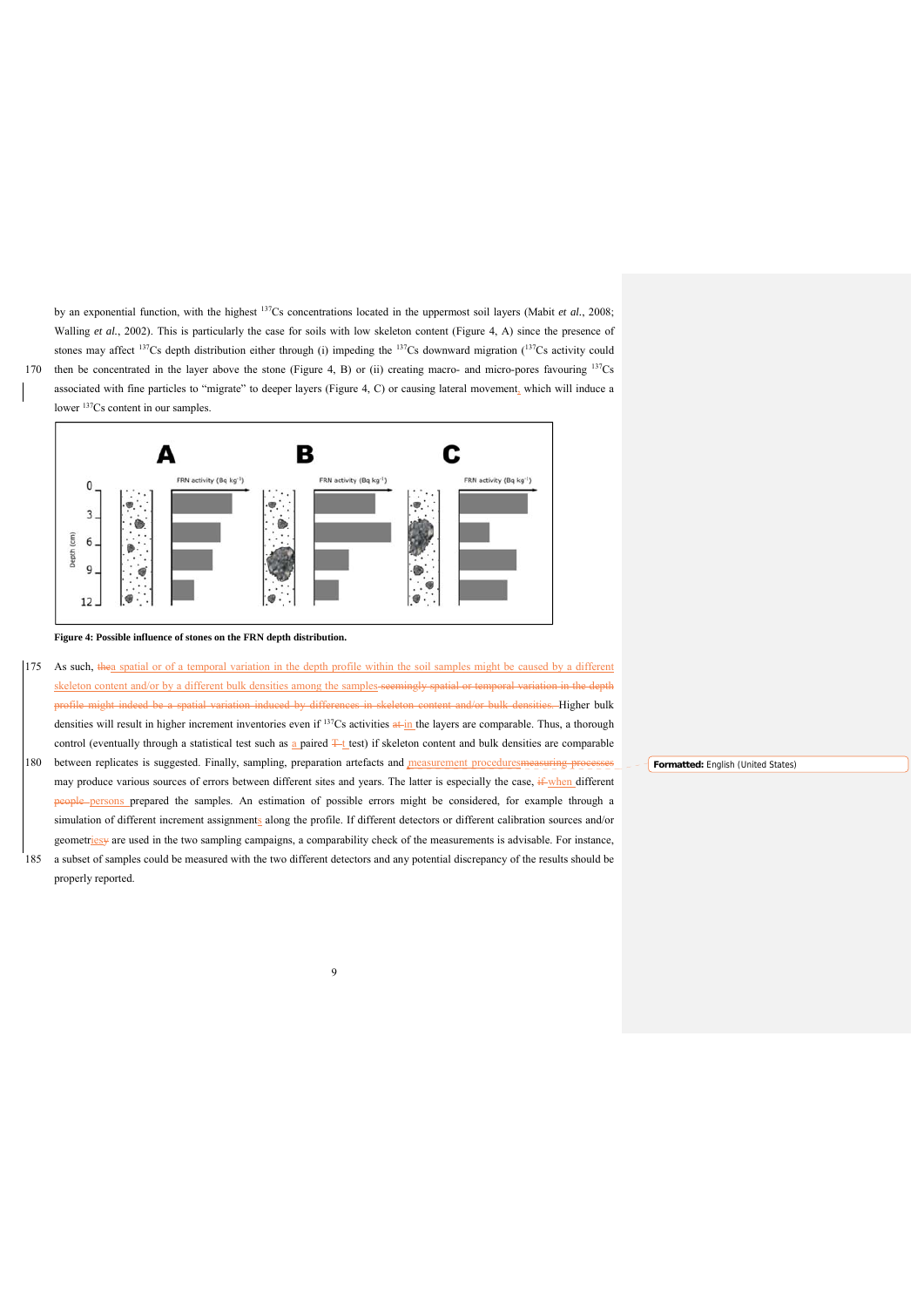### **C: Signs of soil disturbance**

Different forms of disturbance, such as bio-, cryoturbation or even human induced soil perturbation (e.g. tillage, seed bed preparation, digging etc.) might have influenced the 137Cs depth distribution between different sites and *t0* and *t1* (Figure 2, 190 C). Occurrences of turbation are is often difficult to identify prior to sampling but mightaltough it may eventually be detected by using other tracing approaches, such as the δ13C depth distribution (Meusburger *et al.*, 2013; Schaub and Alewell, 2009). In case of turbation the shape of the depth profile will be highly variable and should not be considered in the

estimation of soil redistribution rates for unploughed soils. Nonetheless, the total inventory of <sup>137</sup>Cs at a ploughed site could still be used in combination with simple and basic mathematical conversion models, such as the proportional model (Ritchie 195 and McHenry, 1990, IAEA, 2014), which require information only about the total reference inventory of <sup>137</sup>Cs, and do not need detailed information about the 137Cs depth distribution.

# **D: Signs of a heterogeneous initial fallout of 137Cs over the area**

Finally, a significant difference between reference replicates may be caused by a high small scale spatial variability of 137Cs distribution at the site, due to heterogeneous initial fallout over the study area (Figure 2, D). In Europe, significant small 200 scale variability of  $137Cs$  distribution is known to be due to the Chernobyl fallout, which was characterized by a high  $137Cs$ deposition associated with few rain events. Compared to the nuclear bomb tests fallout, the Chernobyl fallout was significantly more heterogeneous (e.g. Alewell *et al.*, 2014). Therefore, in the areas affected by the Chernobyl fallout, sites sampled closely to each other may present very different  $137Cs$  contents. It is therefore necessary to investigate the small scale spatial variability (e.g. the same scale as distance between reference site replicates) measured at both or at least one 205 sampling campaign, looking at the CV again, as presented in the previous sections, or through a statistical test (for example the Analysis of the Variance, ANOVA). If the spatial variability is highly significant, the site should not be envisaged as a reference site for the application of the 137Cs method unless the number of samples collected for the determination of the reference baseline is large enough (at least 10) to counterweight the small scale variability within the site (Mabit *et al.*, 2012; Sutherland, 1996, Kirchner,2013). A possible validation of this cause of heterogeneity might be a comparison with the

- 210 spatial distribution of another FRN such as  $^{239+240}$ Pu or  $^{210}Pb_{ex}$  (Porto et al., 2013). (Figure 2, D). As the fallout deposition of 239+240Pu after the Chernobyl accident was confined to a restricted area in the vicinity of the Nuclear Power Plant (Ketterer *et al.*, 2004), the origin of Plutonium fallout in the rest of Europe is linked to the past nuclear bomb tests only. Consequently, Pu fallout distribution was more homogeneous (Alewell *et al.*, 2014; Ketterer *et al.*, 2004; Zollinger *et al.*, 2015). If the  $239+240$ Pu depth profiles do not vary significantly between the two sampling years, there should be no disturbance (e.g.
- 215 turbation, erosion) or measurement artefacts. As such, it might be concluded that the heterogeneous deposition of  $137$ Cs at the time of the fallout prejudices may prevent the use of Cs at this site.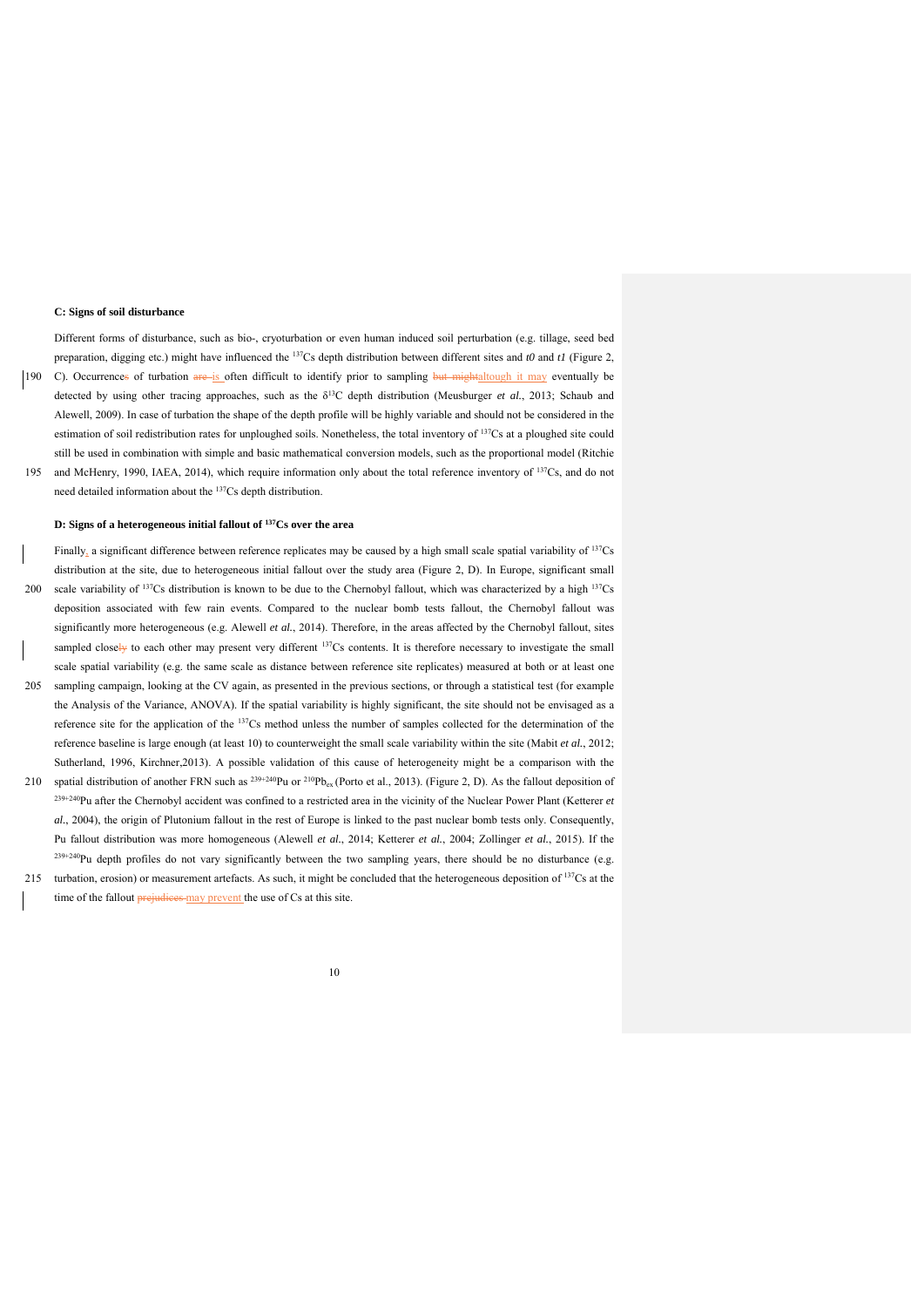# **3 The application of the CheSS decision tree**

#### **3.1 Study area**

To test the methodology described above, we used a dataset from an alpine study area, the Urseren Valley (30 km<sup>2</sup>) in 220 Central Switzerland (Canton Uri), which has an elevation ranging from 1440 to 3200 m a.s.l. At the valley bottom (1442 m a.s.l.), average annual air temperature for the years-period 1980–2012 is around 4.1  $\pm$  0.7 °C and the mean annual precipitation is  $1457 \pm 290$  mm, with 30% falling as snow (MeteoSwiss, 2013). The U-formed valley is snow-covered from November to April. On the slopes, pasture is the dominant land use, whereas hayfields are prevalent-dominant near the valley bottom.

# 225 **3.2 Sampling design**

Supportive information was provided by the local landowners to select the reference sites in both valleys. Sites used for ploughing and grazing activities were excluded. A first sampling campaign was undertaken in autumn 2010 for  $^{239+240}$ Pu and 2013 for <sup>137</sup>Cs measurements. Six reference sites (REF1 to REF6) were identified in flat and undisturbed areas along the valley. At each site 3 cores (40 cm depth), collected 1 m apart from each other, were sampled. The cores were cut in into 3 230 cm increments, to derive information on the <sup>137</sup>Cs depth profile. The three cores from each site were bulked to provide one composite sample per site. During the second sampling campaign in spring 2015, all six reference sites were resampled. Considering the typical and high soil redistribution dynamics of the valley of >1cm per year caused by snow -induced soil removal (Meusburger et al., 2014), the time spanperiod considered is sufficiently long to ensure the possibility to observe changes in the depth profiles if soil erosion and deposition processes affected the area. At each site, we collected three 235 replicates, which were analyzed separately, to investigate the small scale variability of the FRN content. All cores were airdried (40 $^{\circ}$ C for 72h), sieved (<2 mm) to remove coarse particles and the to determine the skeleton content. as well as  $\ell$ The bulk density (BD) was also determined.

# **3.3 Measurement of anthropogenic FRN activities and inventories**

- The measurements of the 137Cs activity measurements (Bq kg<sup>-1</sup>) were performed with high resolution HPGe detectors. The 240 <sup>137</sup>Cs activity (Bq kg<sup>-1</sup>) from from the samples collected in 2013 were analysed at the Institute of Physics of the University of Basel using a coaxial, high resolution germanium lithium detector (Princeton Gammatech) with a relative efficiency of 19% (at 1.33 MeV, 60Co). Counting time was set to 24 hours per sample. Samples collected in 2015 were analysed at the state laboratory Basel-City using coaxial high resolution germanium detectors having 25% to 50% relative efficiencies (at 1.33 MeV,  $^{60}$ Co). Counting times were set to provide a precision of less than  $\pm 10\%$  for <sup>137</sup>Cs at the 95% level of confidence.
- 245 All soil samples were counted in sealed discs  $(65 \text{ mm diameter}, 12 \text{ mm height}, 32 \text{ cm}^3)$  and the measurements were corrected for sample density and potential radioactivity background. The detectors located at the state laboratory Basel-City were calibrated with a reference solution of the same geometry. The reference contained  $^{152}$ Eu and  $^{241}$ Am (2.6 kBq rsp. 7.7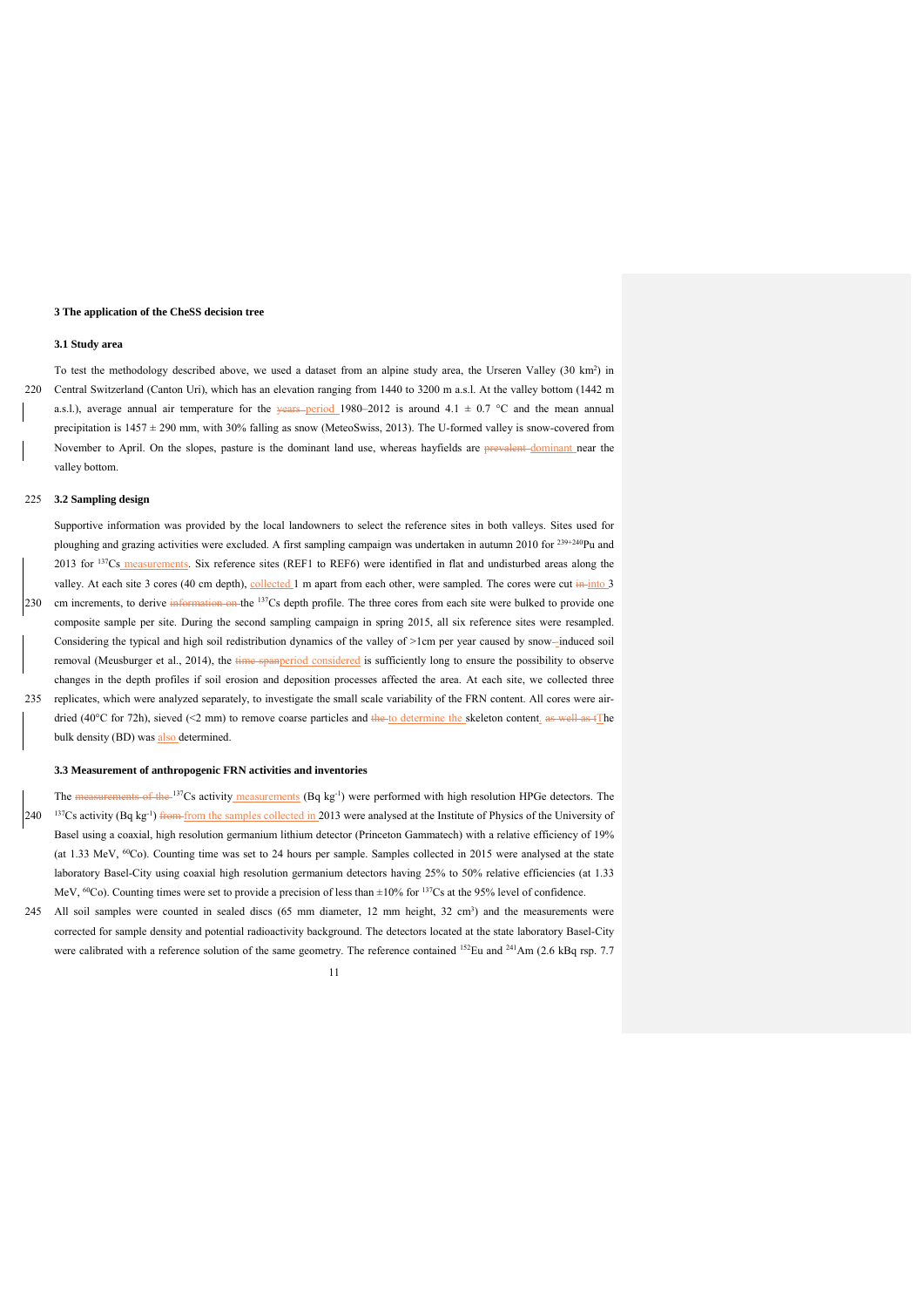kBq) to calibrate the detectors from 60 to 1765 keV. It was obtained from the Czech Metrology Institute, Prague. This solution was bound in  $\underline{a}$  silicon resin  $\theta$  with a density of 1.0. The efficiency functions were corrected for coincidence 250 summing of the  $152$ Eu lines using a Monte Carlo simulation program (Gespecor). The  $137$ Cs was counted at 662 keV with an emission probability of 0.85 and a (detector) resolution of 1.3 to 1.6 keV (FWHM). All measurements and calculations were performed with the gamma software Interwinner 7. The 137Cs activity measurements were all decay--corrected to the year 2015.

To compare the <sup>137</sup>Cs results to with those obtained with another artificial FRN, all samples were also <del>measured analyzed</del> for  $255$   $239+240$ Pu activity. The determination of Plutonium isotopes from both valleys and for both sampling years were performed using a Thermo X Series II quadrupole ICP-MS at the Northern Arizona University, USA. Detailed description of the ICP-MS specifications and sample preparation procedure can be found in Alewell *et al.*, 2014. The activities of <sup>137</sup>Cs and <sup>239+240</sup>Pu (*act*, Bq kg<sup>-1</sup>) were converted into inventories (Bq m<sup>-2</sup>) according to equation (1).

### **3.4 Application of the CheSS decision support tool to the reference sites**

260 Because the <sup>137</sup>Cs activity of the samples was measured with different detectors for the two sampling years, we investigated the potential variability between the results obtained from these two detectors. A selected subset of samples  $(n= 24)$  was analysed using both detectors (i.e. the one located at the Institute of Physics of the University of Basel and the other located at the State Laboratory Basel-City). The results highlight a high correspondence of the measurements held-obtained withby the two analytical systems  $(R^2 = 0.97; p < 0.005)$ , however altough the detector of the State Laboratory Basel-City returns

265 slightly lower <sup>137</sup>Cs activities (Figure 5). Thus, the <sup>137</sup>Cs activities of the samples measured in 2013 were corrected to be comparable to those obtained withto the values of the detector of State Laboratory Basel-City (higher efficiency) to allow comparability between the different data sets.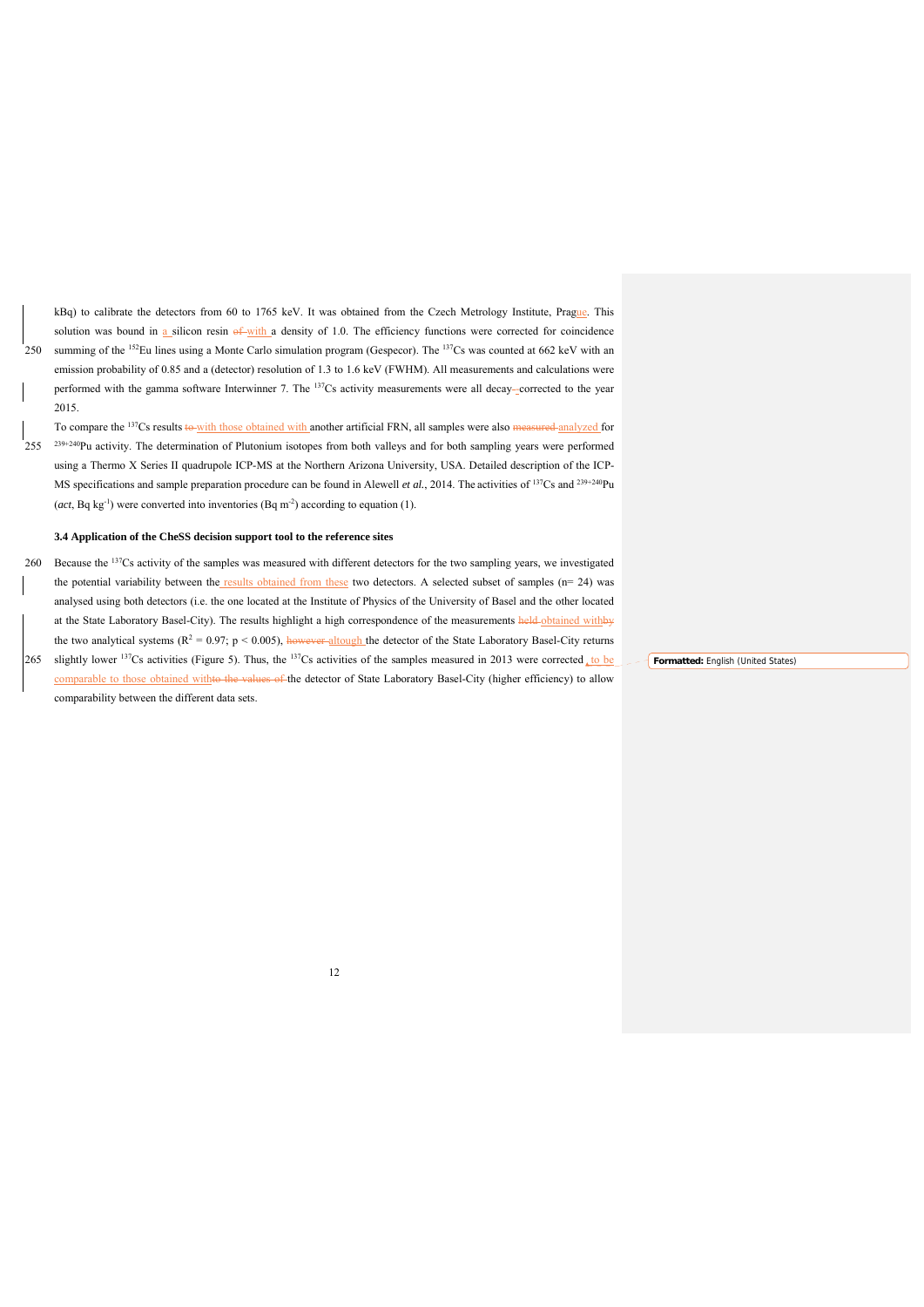

**Figure 5: The comparison between the 137Cs measurements of a subset of samples (n=16) performed with two different HpGe**  270 **detectors, where detector 1: detector hosted at the Physics department of the University of Basel (CH) and detector 2: detector hosted at the State-Laboratory of Basel (CH).** 

Total <sup>137</sup>Cs inventories (decay-corrected to the year 2015) of the six reference sites collected in the Urseren Valley in 2013 ranged from 3858 to 5057 Bq m<sup>-2</sup>, with a mean value of 4515 Bq m<sup>-2</sup> and a standard deviation (SD) of 468 Bq m<sup>-2</sup>. Data from 2015 ranged between 3925 to 8619 Bq m<sup>-2</sup>, with a mean value of 5701 Bq m<sup>-2</sup> and a SD of 1730 Bq m<sup>-2</sup> (Figure 6).

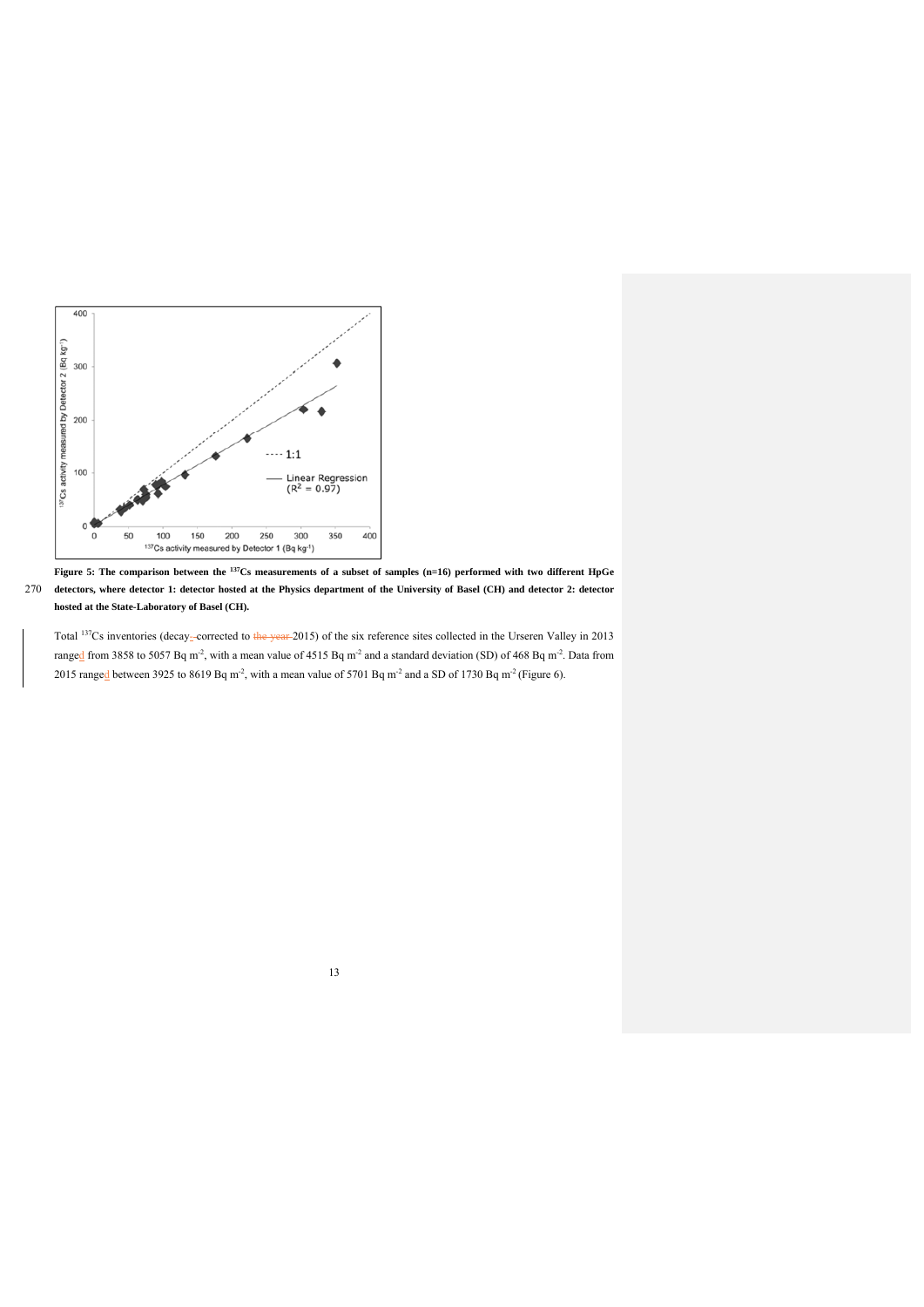

**Figure 6: Temporal variation between the total 137Cs inventories measured at the reference sites in the Urseren Valley, where Time**   $0 = 2013$  and Time  $1 = 2015$ . The errors bars indicate the standard deviations of the inventories among the replicates collected at **each reference site in 2015.** 

When following the CheSS decision tree, we investigated the variation in the <sup>137</sup>Cs total inventories at each reference site 280 (node 1). The replicate samples were analyzed separately only during the second sampling campaign (t1), while during the first sampling campaign (t0) only composite samples were analysed. Reference sites 3, 5 and 6 presented signs of high small scale variability, as expressed by a CV of 48 % (Table 1). Such variability excluded them from any further application use as reference sites without subsequent additional sampling. For reference sites 1, 2 and 4, the CV was between 19 – 31%.

Passing to node 2 of the CheSS decision tree, the analysis focuses-focused on the variation of the shape of the <sup>137</sup>Cs depth 285 profile (Figure 7). Here, we examined the regression between the reference depth profiles in t0 and t1. For the three sites with acceptable spatial variability (i.e. reference site 1, 2 and 4) the site REF4 showsed sign of deposition with a regression coefficient between t0 and t1 = 1.34. The deposition was confirmed by field observation of construction works that were conducted between the two samplings campaigns. Thus, after this disturbance, the site is not a suitable reference site anymore. Among the sites with high spatial variability REF6 showed signs of erosion with a regression coefficient between 290 t0 and  $t1 = 0.79$ .

In node 3, the temporal differences in total inventories between t0 and t1 were assessed. Here, only REF4 showed a significant difference of the total <sup>137</sup>Cs inventories between t0 and t1. ThusThis confirmed, confirming the unsuitability of the site to provide a reference value after the construction works.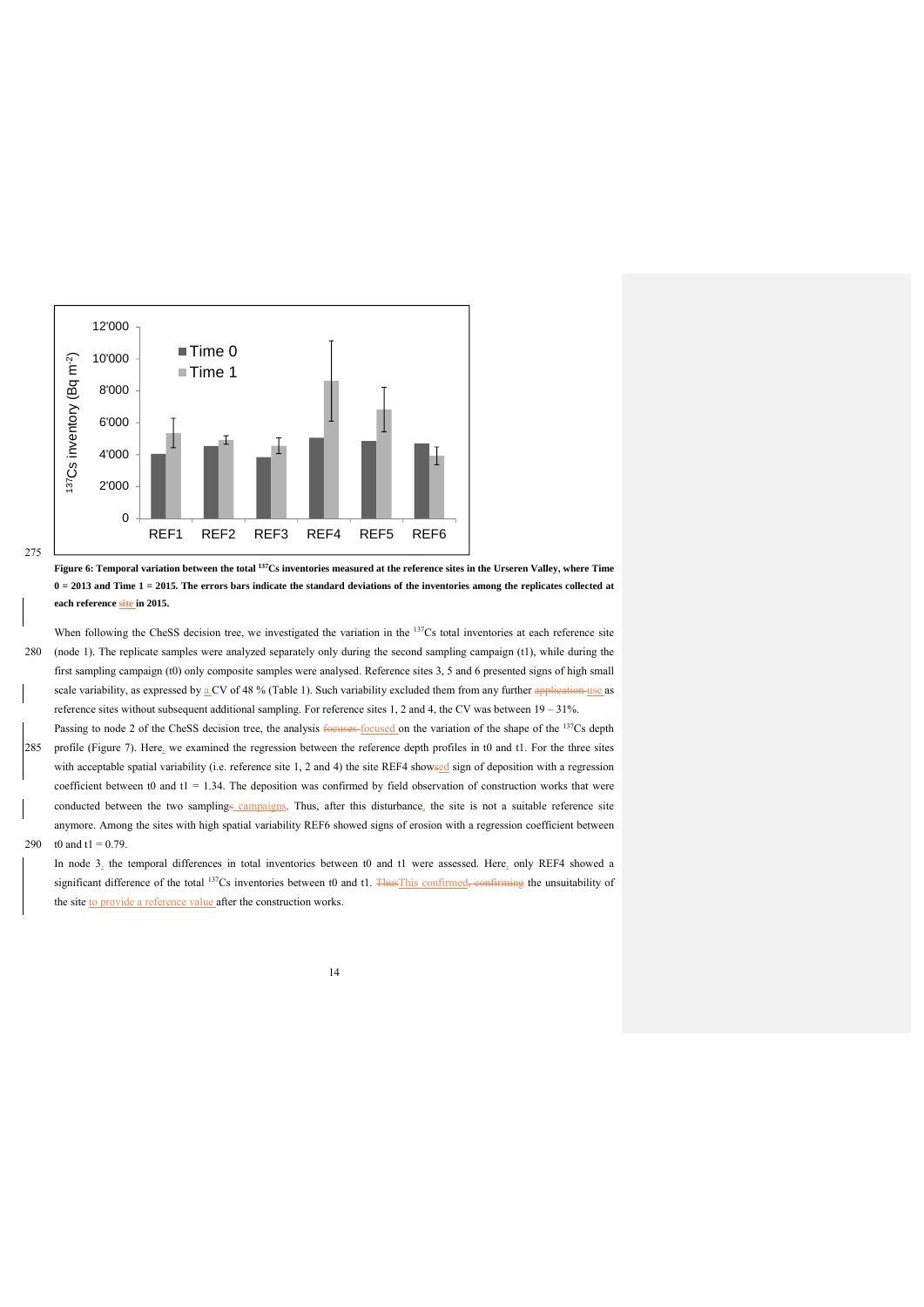

**Figure 7: The** 295 **137Cs depth profiles of the six investigated reference sites in the Urseren Valley for the two different sampling campaigns. The errors bars indicate the standard deviations of the inventories among the replicates collected at each reference site**  in 2015. Further tThe regression equation between the depth profile at t0 and t1 is displayed together with the R<sup>2</sup>.

To further investigate the causes for the spatial variation,  $^{239+240}$ Pu inventories measured at the three replicates of each site 300 were analysed for t0 = 2010 and t1 = 2015 (Figure 8). Clearly, deposition for REF4 and erosion processes for REF6 were confirmed with an increase of 46% and a decrease of 27% in the total <sup>239+240</sup>Pu inventory between t0 and t1, respectively.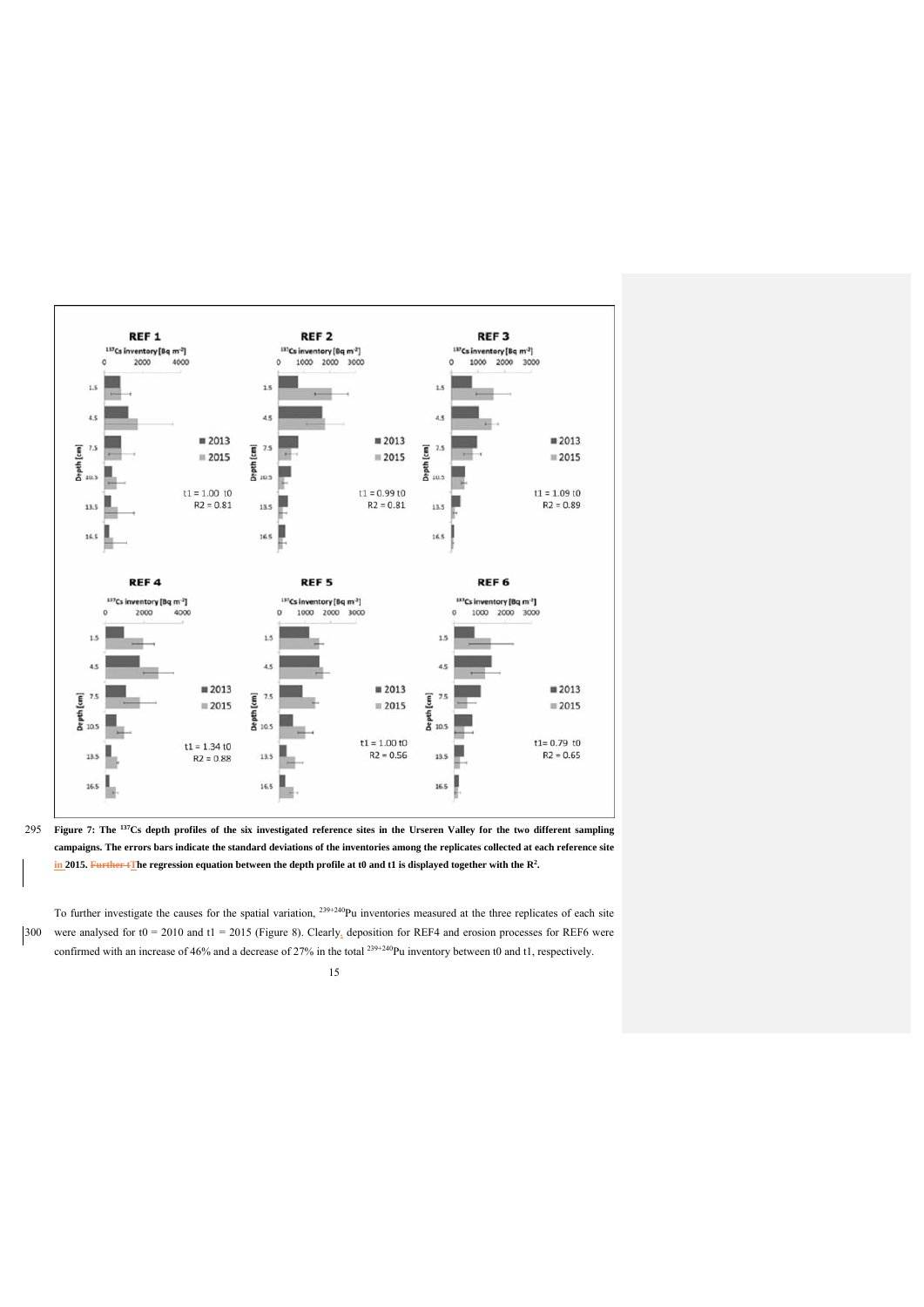



Further, the depth profiles of the three replicates at reference site 1 presented also significant differences. We then looked at the differences in the skeleton content of the three replicates (Figure 2, B). An ANOVA test showed a significant difference 310 (p-value of 0.025), thus,which indicates that a difference in the presence of stones in the three soil cores might have affected the FRN depth distribution. In particular, a Tukey's HSD (Honest Significant Difference) Post-hoc pairwise comparison identified the replicate number 3 at REF1 as a potential outlier. To validate the suitability of REF1 as a reference site, more replicates should be collected and measured, in order to compare their  $137Cs$  depth profiles to the those results obtained during the first sampling campaign. In summary, REF2, REF4 (before the construction works) seem-appeared to be most 315 suitable for <sup>137</sup>Cs-based studies. Form As for sites REF3 and REF5, a visual inspection of their soil profiles excluded that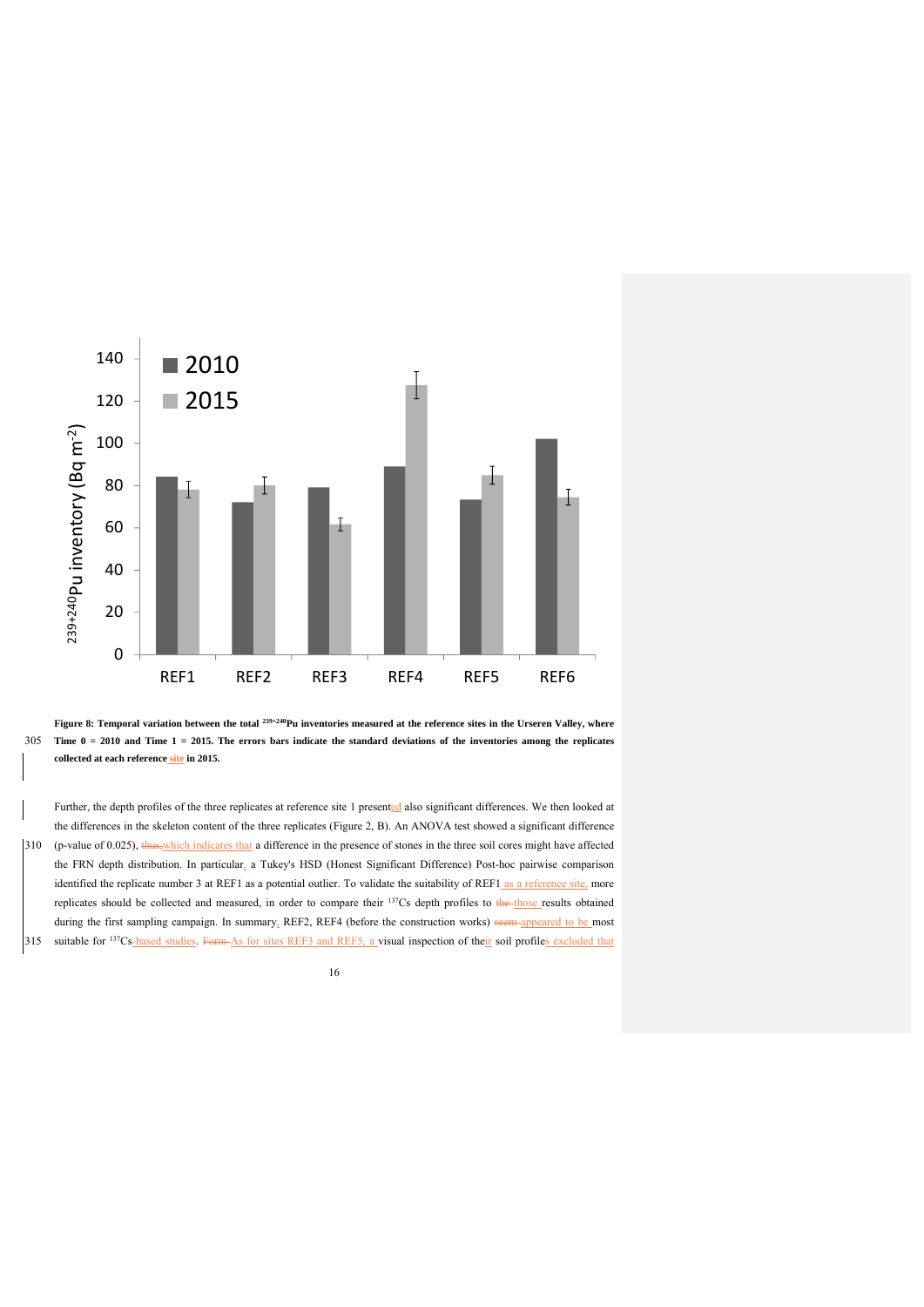any soil disturbance affected the sites (Figure 2, C). Consequently, at those sites, the variation in their depth profiles is due to a heterogeneous fallout with high spatial variability (Figure 2, D). be could exclude the cause C and e of heterogeneous fallout with high spatial variability (D) applies for the sites REF3 and REF5. These sites may be suitable for studies based on other FRNs or even onfor 137Cs if more samples are collected to constrain the spatial 320 heterogeneity that was introduced by the  $137Cs$  Chernobyl fallout.

# **4 Conclusions**

With the decision tree CheSS, a support tool was proposed to verify the suitability of reference sites for a <sup>137</sup>Cs based soil erosion assessment is presented. Great attention has to be given to the analysis of the small scale variability of <sup>137</sup>Cs 325 distribution in the reference areas, especially in those regions affected by-heterogeneous post-accidental nuclear falloutnuclear accident fallout. To cope with a small scale variability, sampling numbers might be increased, or the temporal variation of  $137Cs$  or another radionuclide, such as  $239+240Pu$ , might be analysed. The CheSS test in the Urseren Valley indicated that the heterogeneity and disturbance of 137Cs distribution prejudiced the suitability of some reference sites. Additionally-In addition, the presence of stones affected the shapes of the depth profile in at least one replicate sample-at 330 reference site 1. Including unsuitable reference sites, the application of the traditional  $137Cs$  approach, based on a spatial comparison between reference and sampling sites, is compromised. To derive soil redistribution rates, a 137Cs repeated sampling approach should be preferred. This approach is based on a temporal comparison of the FRN inventories measured at the same site in different times (Kachanoski & de Jong, 1984). It doesn't require the selection of reference sites, because the inventory documented by the initial sampling campaign is used as the reference inventory for that point (Porto *et al.*, 335 2014).

Accurate soil erosion assessments is are crucially needed to validate soil erosion modelling, which can help prevent and mitigate soil losses on larger spatial scales. In this context, FRN could play a decisive role, if we are able to overcome its potential pitfalls, especially those related to the selection of suitable reference sites. The decision tree CheSS provides a new concept for an objective and comparable reference site testing, which enables to exclude those sites which present signs of 340 uncertainty and should therefore and be used as reference sites With this approach we are convinced to contribute improving

the reliability of the FRN-based soil erosion assessments.

# **Authors contributions.**

L. Arata, K. Meusburger, L. Mabit and C. Alewell designed the concept of the method and analysed the data. A. Bürge contributed to the collection and preparation of the soil samples, and to the analysis of the data. M. Zehringer measured the

17

**Formatted:** Fnglish (United States)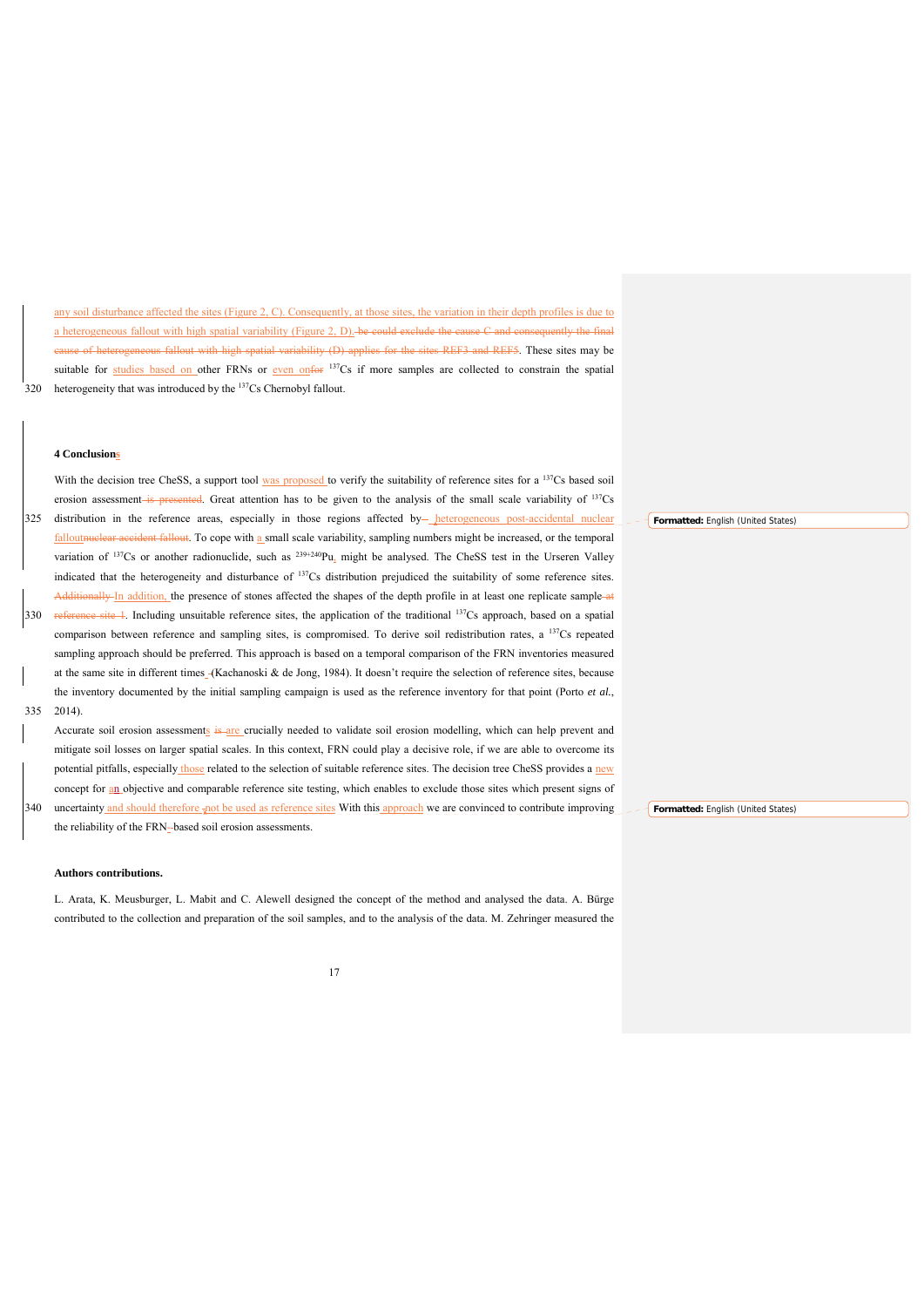345 <sup>137</sup>Cs activity of the soil samples and analysed the results. M. E. Ketterer measured the <sup>239+240</sup>Pu activity of the soil samples. L. Arata prepared the manuscript with contributions from all co-authors.

# **Acknowledgements**

The authors would like to thank Annette Ramp, Gregor Juretzko, Simon Tresch, Carmelo La Spada and Axel Birkholz for 350 support during field work. This work was financially supported by the Swiss National Science Foundation (SNF), project no. 200021-146018, and has been finalized in the framework of the IAEA Coordinated Research Project (CRP) on "*Nuclear techniques for a better understanding of the impact of climate change on soil erosion in upland agro-ecosystems"* (D1.50.17).

### **References**

- 355 Alewell, C., Egli, M., & Meusburger, K. 2015. An attempt to estimate tolerable soil erosion rates by matching soil formation with denudation in Alpine grasslands. Journal of Soils and Sediments, 15(6), 1383-1399. Alewell, C., Meusburger, K., Juretzko, G., Mabit, L., & Ketterer, M. E. (2014). Suitability of 239+ 240 Pu and 137 Cs as tracers for soil erosion assessment in mountain grasslands. Chemosphere, 103, 274-280. Arata, L., Meusburger, K., Frenkel, E., A'Campo-Neuen, A., Iuran, A.R., Ketterer, M.E., Mabit, L., Alewell, C., 2016b.
- 360 Modelling Deposition and Erosion rates with RadioNuclides (MODERN) Part 2: A comparison of different models to convert 239+240Pu inventories into soil redistribution rates at unploughed sites. Journal of environmental radioactivity, 162, 97-106.

Chawla, F., Steinmann, P., Pfeifer, H.R., Froidevaux, P., 2010. Atmospheric deposition and migration of artificial radionuclides in Alpine soils (Val Piora, Switzerland) compared to the distribution of selected major and trace elements. 365 Science of the Total Environment, 408(16), 3292–3302.

Descroix, L., & Mathys, N., 2003. Processes, spatio-temporal factors and measurements of current erosion in the French southern Alps: a review. Earth Surface Processes and Landforms, 28(9), 993-1011. Frankenberg, P., Geier, B., Proswitz, E., Schütz, J., & Seeling, S., 1995. Untersuchungen zu Bodenerosion und Massenbewegungen im Gunzesrieder Tal/Oberallgäu. Forstwissenschaftliches Centralblatt vereinigt mit Tharandter 370 forstliches Jahrbuch, 114(1), 214-231.

IAEA (International Atomic Energy Agency), 2014. Guidelines for using Fallout radionuclides to assess erosion and effectiveness of soil conservation strategies. IAEA-TECDOC-1741. IAEA publication. Vienna, Austria. 213 p. Iurian, A. R., Mabit, L., Cosma, C., 2014. Uncertainty related to input parameters of 137Cs soil redistribution model for undisturbed fields. Journal of environmental radioactivity, 136, 112-120.

18

**Formatted:** English (United Kingdom)

**Formatted:** German (Switzerland)

**Formatted:** English (United Kingdom)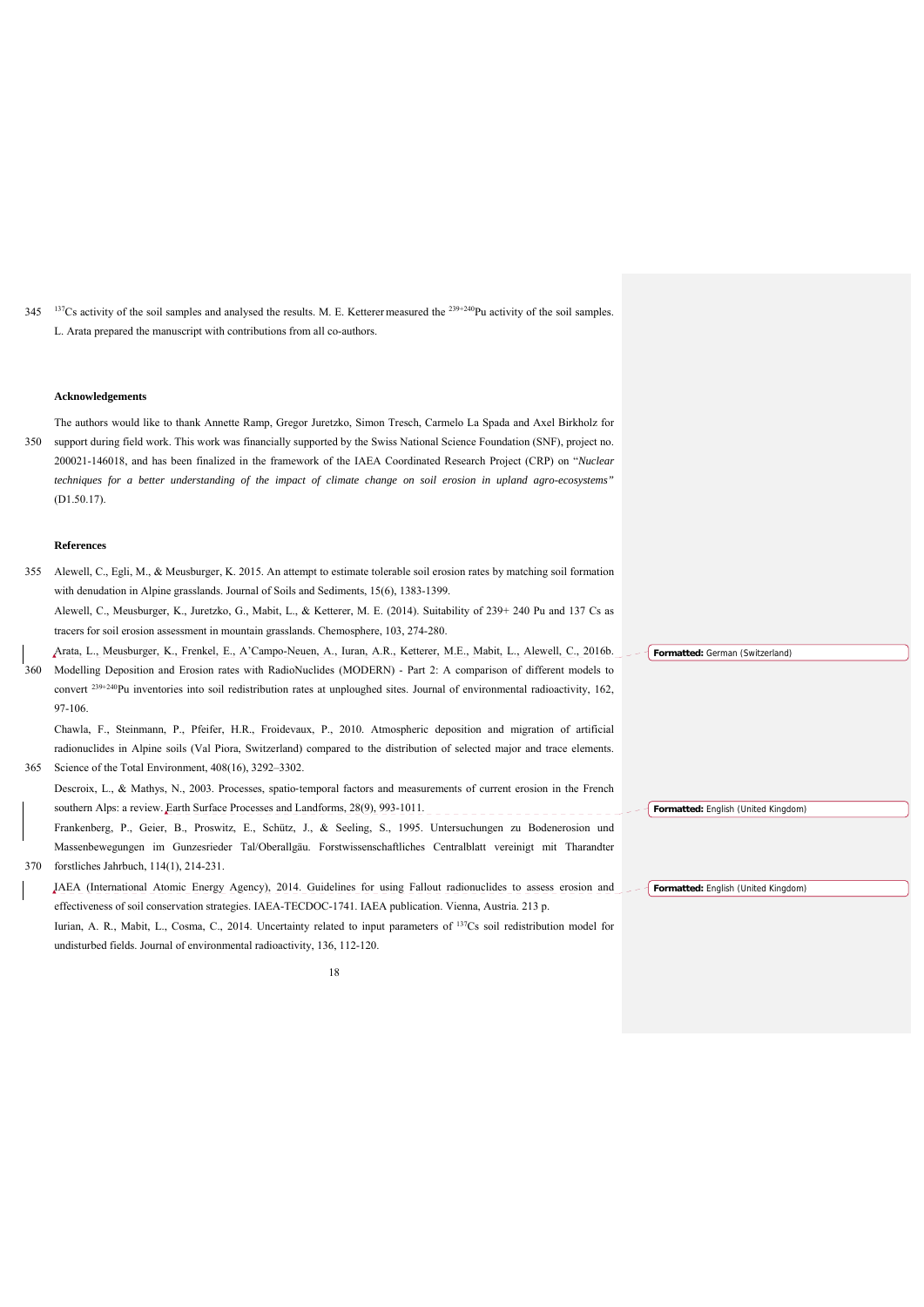Journal of Environmental Quality, 13(2), 301-304. Ketterer, M.E., Hafer, K.M., Jones, V.J., Appleby, P.G., 2004. Rapid dating of recent sediments in Loch Ness: ICPMS measurements of global fallout Pu. Science of the Total Environment, 322, 221–229. Kirchner, G., 2013. Establishing reference inventories of 137 Cs for soil erosion studies: methodological aspects. Geoderma 380 211, 107–115. Konz, N., Prasuhn, V., Alewell, C., 2012. On the measurement of alpine soil erosion. Catena, 91, 63-71. Lal, R., 2003. Soil erosion and the global carbon budget. Environ. Int. 29, 437–450. Lettner, H., Bossew, P., Hubmer, A.K., 1999. Spatial variability of fallout Caesium-137 in Austrian alpine regions. J. Environ. Radioact. 47, 71–82. 385 Loughran, R.J., Pennock, D.J., Walling, D.E., 2002. Spatial distribution of caesium-137, in: Handbook for the Assessment of Soil Erosion and Sedimentation Using Environmental Radionuclides. Springer, pp. 97–109. Mabit, L., Benmansour, M., Walling, D. E., 2008. Comparative advantages and limitations of the fallout radionuclides <sup>137</sup>Cs,  $^{210}P_{\text{Bex}}$  and <sup>7</sup>Be for assessing soil erosion and sedimentation. Journal of Environmental Radioactivity, 99(12), 1799-1807. Mabit, L., Chhem-Kieth, S., Toloza, A., Vanwalleghem, T., Bernard, C., Amate, J.I., de Molina, M.G., Gómez, J.A., 2012. 390 Radioisotopic and physicochemical background indicators to assess soil degradation affecting olive orchards in southern Spain. Agric. Ecosyst. Environ. 159, 70–80. Mabit, L., Meusburger, K., Fulajtar, E., Alewell, C., 2013. The usefulness of <sup>137</sup>Cs as a tracer for soil erosion assessment: A critical reply to Parsons and Foster (2011). Earth-Science Reviews, 127, 300–307. Meusburger, K., Leitinger, G., Mabit, L., Mueller, M.H., Walter, A., Alewell, C., 2014. Soil erosion by snow gliding–a first 395 quantification attempt in a subalpine area in Switzerland. Hydrology and Earth System Sciences, 18(9), 3763–3775. Meusburger, K., Mabit, L., Park, J.H., Sandor, T., Alewell, C., 2013. Combined use of stable isotopes and fallout radionuclides as soil erosion indicators in a forested mountain site, South Korea. Biogeosciences 10, 5627–5638. Oh, J. S., Lee, S. H., Choi, J. K., Lee, J. M., Lee, K. B., & Park, T. S. (2014). Atmospheric input of 137 Cs and 239,240 Pu isotopes in Korea after the Fukushima nuclear power plant accident. *Applied Radiation and Isotopes*, *87*, 53-56. 400 Owens, P.N., Walling, D.E., 1996. Spatial variability of caesium-137 inventories at reference sites: an example from two contrasting sites in England and Zimbabwe. Appl. Radiat. Isot. 47, 699–707. **Formatted:** English (United States)

375 Kachanoski, R. G., & De Jong, E., 1984. Predicting the temporal relationship between soil cesium-137 and erosion rate.

19

Parsons, A. J. and I. D. L. Foster, 2011. "What can we learn about soil erosion from the use of 137Cs?" Earth Science

Pennock, D.J., Appleby, P.G., 2002. Site selection and sampling design, in: Handbook for the Assessment of Soil Erosion

405 and Sedimentation Using Environmental Radionuclides. Springer, pp. 15–40.

Reviews 108: 13.